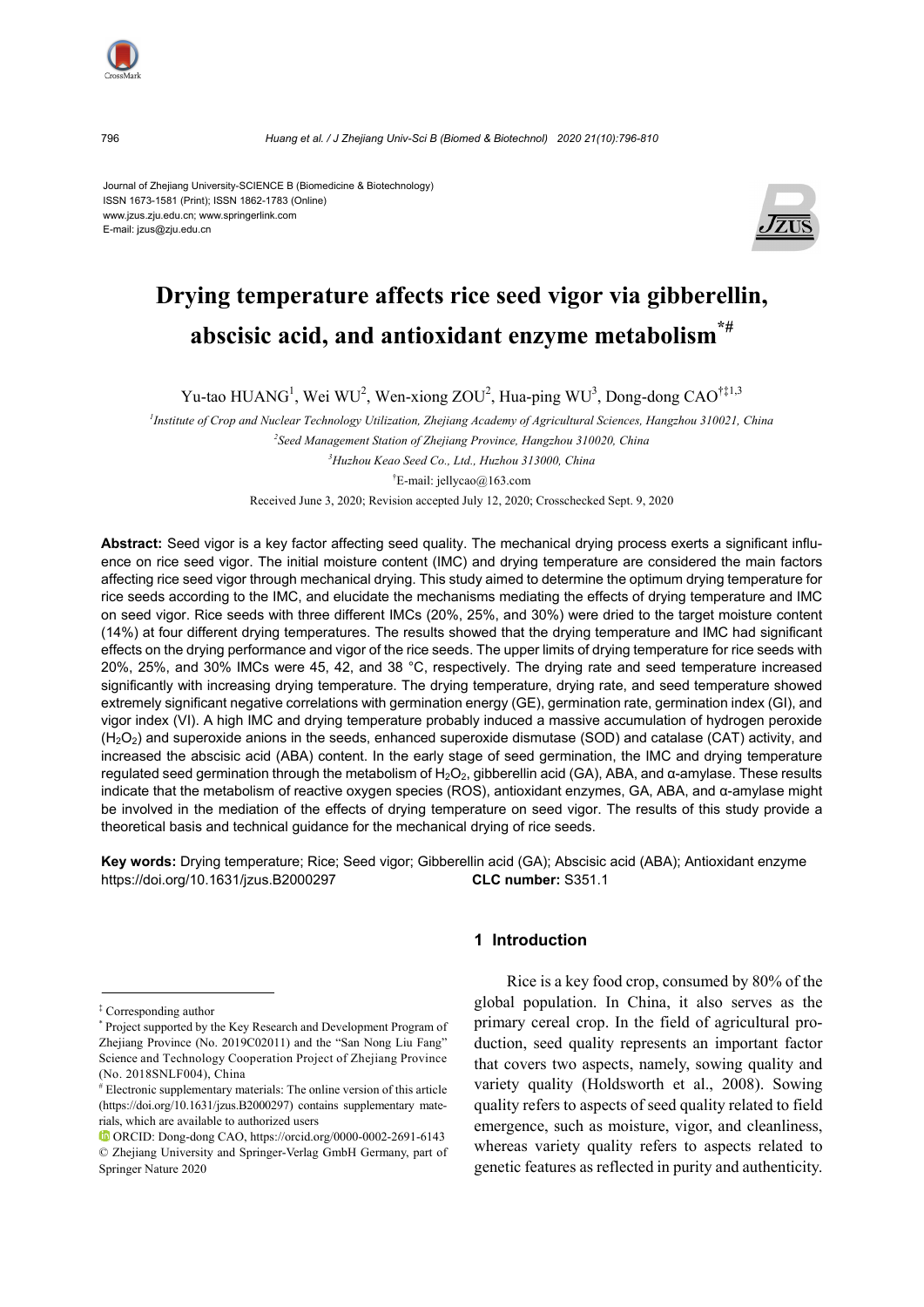In addition, seed vigor represents an integrated seed characteristic determining its capacity for rapid and neat emergence in the complicated field environment (Rajjou et al., 2012). Seed longevity is an important element of seed quality, dependent on genetic and physiological protection potential together with the conditions encountered in the process of storage (Dang et al., 2014). Seeds with high vigor are closely associated with high field productivity and emergence, whereas those with low vigor usually have reduced yields.

Moisture content is a vital factor influencing seed vigor, and should be maintained within a suitable range during long-term storage (Tangney et al., 2019; Zhang et al., 2019). Generally, harvested rice seeds have a high initial moisture content (IMC) ranging from 20% to 35% (He et al., 2015). This is because rice seeds are usually harvested during the rainy season (Bie et al., 2007; Hu et al., 2016). The high IMC might result in microorganism growth and premature germination, leading to deterioration in seed vigor. The optimal moisture content of rice seeds should be around 12%–14% (Jittanit et al., 2010a, 2010b). Nonetheless, a low IMC can induce cracks in seeds due to unwanted consumption of energy in the process of drying (Endoh et al., 2018). Therefore, it is important to investigate the optimum conditions for drying, so as to produce rice seeds with high vigor.

Seed drying is a non-linear process due to the long timeframe involved and its considerable complexity. Notably, the IMC, dryer design, drying temperature, and drying rate are vital parameters affecting seed vigor in response to hot air drying (Souza et al., 2015). Among them, drying temperature plays a key role in maintaining seed vigor, and significantly affects the drying rate and seed temperature (Uddin et al., 2016). Drying seed at a high temperature may induce damage, including stress cracks, which lowers germination and destroys specific enzymes (Igathinathane et al., 2008; Gawrysiak-Witulska et al., 2019). Drying at high temperature also decreases seed vigor through suppressing catabolism in the endosperm. Aquerreta et al. (2007) reported that drying rice seeds from an IMC of 18% to a moisture content below 13% with a 40 °C drying temperature by a heat pump dryer produced high-vigor rice seeds. Hasan et al. (2014) indicated that a low drying rate and drying temperature resulted in high seed vigor. In wheat

seeds, a drying temperature at 40 °C gives rise to the highest germination rate (Jittanit et al., 2010a). The normal metabolic, subcellular, and turnover mechanisms of seeds become inactive when a seed is dried. Nonetheless, such mechanisms are reactivated in hydrated seeds, but the efficiency of reactivation is dependent on the accumulated damage (Zhou et al., 2018).

There have been a few studies on the mechanical drying of rice seeds, but research on the optimum drying conditions for rice seeds with different IMCs has not been reported. Moreover, the effects of drying conditions on rice seed vigor have not been examined. Therefore, this study aimed to determine the optimum drying temperature for rice seeds according to the IMC, and to elucidate the mechanism mediating the effects of drying temperature and IMC on seed vigor of rice. Rice seeds with three different IMCs (20%, 25%, and 30%) were dried to the target moisture content (14%) at four different drying temperatures. The effects of seed IMC and drying temperature on drying performance and seed vigor were tested in terms of germination capacity. The effects of IMC and drying temperature on reactive oxygen species (ROS), antioxidant enzymes, plant hormone, and amylase metabolism during drying and germination were also tested. The results of this study have theoretical and practical values for the design of drying technologies for rice seeds.

#### **2 Materials and methods**

#### **2.1 Materials**

Seeds of rice (*Oryza sativa* L.) "Zhehugeng 25" were used as the test materials in this study. This cultivar has been widely planted in Zhejiang Province, China, due to its high yield, better flavor, and wide adapt ability. Seeds with three different IMCs (20%, 25%, and 30%) were harvested on 5th, 18th, and 24th November, 2018, respectively. The IMC was measured using a corn moisture apparatus (GAC-2100AGRI, Tuopu, Hangzhou, China), with ten biological replications. The weather conditions during harvest time are shown in Table 1.

#### **2.2 Drying experiment**

Rice seeds with three different IMCs (20%, 25%, and 30%) were dried to the target moisture content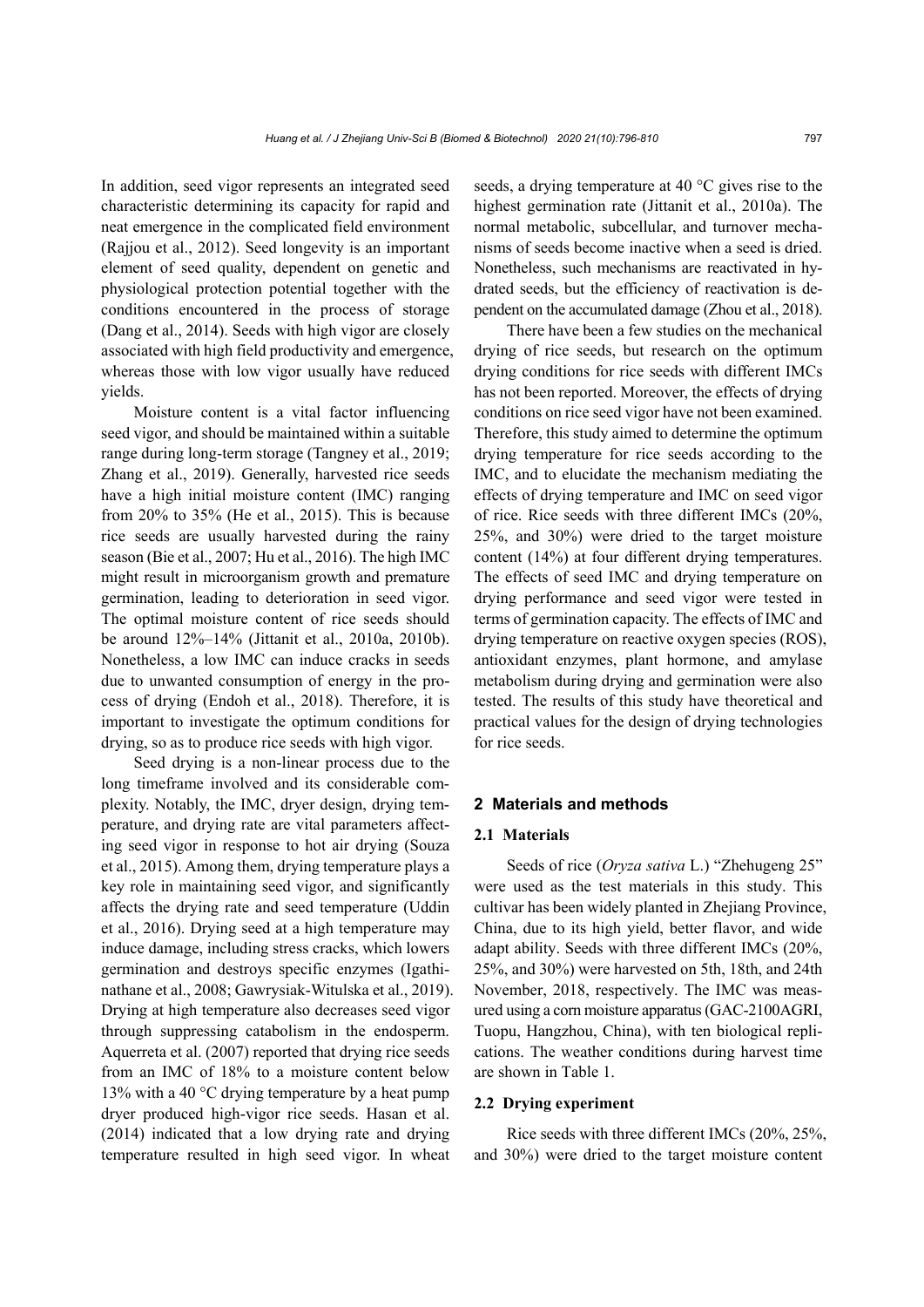| Date             | Air temperature $(^{\circ}C)$ | Weather    |
|------------------|-------------------------------|------------|
| (year-month-day) | (maximum/minimum)             | condition  |
| 2018-11-03       | 23/12                         | Sunny      |
| 2018-11-04       | 21/12                         | Sunny      |
| 2018-11-05       | 18/11                         | Sunny      |
| 2018-11-16       | 24/13                         | Overcast   |
| 2018-11-17       | 27/9                          | Overcast   |
| 2018-11-18       | 19/5                          | Overcast   |
| 2018-11-22       | 21/11                         | Light rain |
| 2018-11-23       | 24/14                         | Overcast   |
| 2018-11-24       | 23/8                          | Light rain |

**Table 1 Weather conditions during harvest time in Huzhou, Zhejiang Province, China** 

Rice seeds with three different IMCs (20%, 25%, and 30%) were harvested on 5th, 18th, and 24th November, 2019, respectively. Harvest dates are shown in bold type. IMC: initial moisture content

(14%) at four different drying temperatures (Fig. 1). The seeds were dried using a Sanjiu low-temperature dryer (NEW PRO-120 H, Sanjiu, Shanghai, China). Each drying experiment used a sample size of 8 t. Seeds samples used for germination testing and further physiological determinations were collected before and after seed drying. The drying experiment at each drying temperature was performed with three biological replications. A temperature-humidity recorder (RS-WS-GPRS, Renke, Shandong, China) was installed for real-time detection of the drying air temperature and seed temperature during the drying process. The air temperature and humidity in the seed drying workshop were recorded every 6 h using a temperature and humidity instrument (TH602F, Anymetre, Shanghai, China). The drying rate was estimated based on the formula: drying rate=(IMC−14%)/ drying time. Rice seeds from each treatment were collected from the head, middle, and tail of the Sanjiu low-temperature dryer, and uniformly mixed as a bulk seed sample following drying. The samples were stored in a closed container at room temperature.

## **2.3 Determination of seed germination and seedling characteristics**

Rice seeds stored for 1 or 10 months were used for the standard germination test. One hundred seeds of each treatment were adopted for germination within the germination boxes (12 cm $\times$ 12 cm $\times$ 6 cm). Seeds were germinated at 25 °C, under a 12-h light/ dark cycle for 14 d, with four replicates of each treatment. Seeds with a radicle length of 2 mm or more were considered germinated. The number of



**Fig. 1 Schematic diagram of the drying experiments**  IMC: initial moisture content

geminated seeds was calculated every day. The germination energy (GE) is the seed germination rate in the initial stage of the germination test. The germination percentage (GP) is the seed germination rate in the end stage of the germination test. The GE and GP were measured on Days 4 and 14, respectively. After germination for 14 d, vernier calipers were used to measure seedling height. Then, rice seedlings were dried for 24 h at 80 °C, to determine their dry weight (Pieruzzi et al., 2011). The formula GI= $\sum (N_t/T_t)$  was adopted to calculate the germination index (GI), where  $N_t$  is the number of germinated seeds on Day  $t$ , and  $T_t$  is the time related to  $N_t$  (d). The seed vigor index (VI) was determined according to the formula: VI=GI×seedling dry weight (Li et al., 2014). The loss of germination rate (LGR) was determined based on the formula:  $LGR = GP_n - GP_m$ , where  $GP_n$  corresponds to the GP of naturally dried rice seeds, and  $GP_m$  is the GP of mechanically dried rice seeds.

## 2.4  $H_2O_2$ ,  $O_2$ <sup> $\overline{\phantom{a}}$ </sup>, and MDA analysis

The  $H_2O_2$  level was measured according to the method of Huang et al. (2011). Seed samples were homogenized in 6.0 mL of 0.15% (1.5 g/L) trichloroacetic acid at 4 °C, and then centrifuged at 15000*g* for 20 min. Afterwards, 0.5 mL of 10 mmol/L potassium phosphate-buffered saline (PBS; pH 7.0), together with 1 mL of 1 mmol/L KI, was mixed with 0.5 mL of supernatant, and absorbance at 390 nm was determined to measure the  $H_2O_2$  level.

The superoxide radicals  $(O_2$ <sup>+</sup>) level was measured according to the method of Jiang and Zhang (2001). Seed samples were homogenized in 5 mL of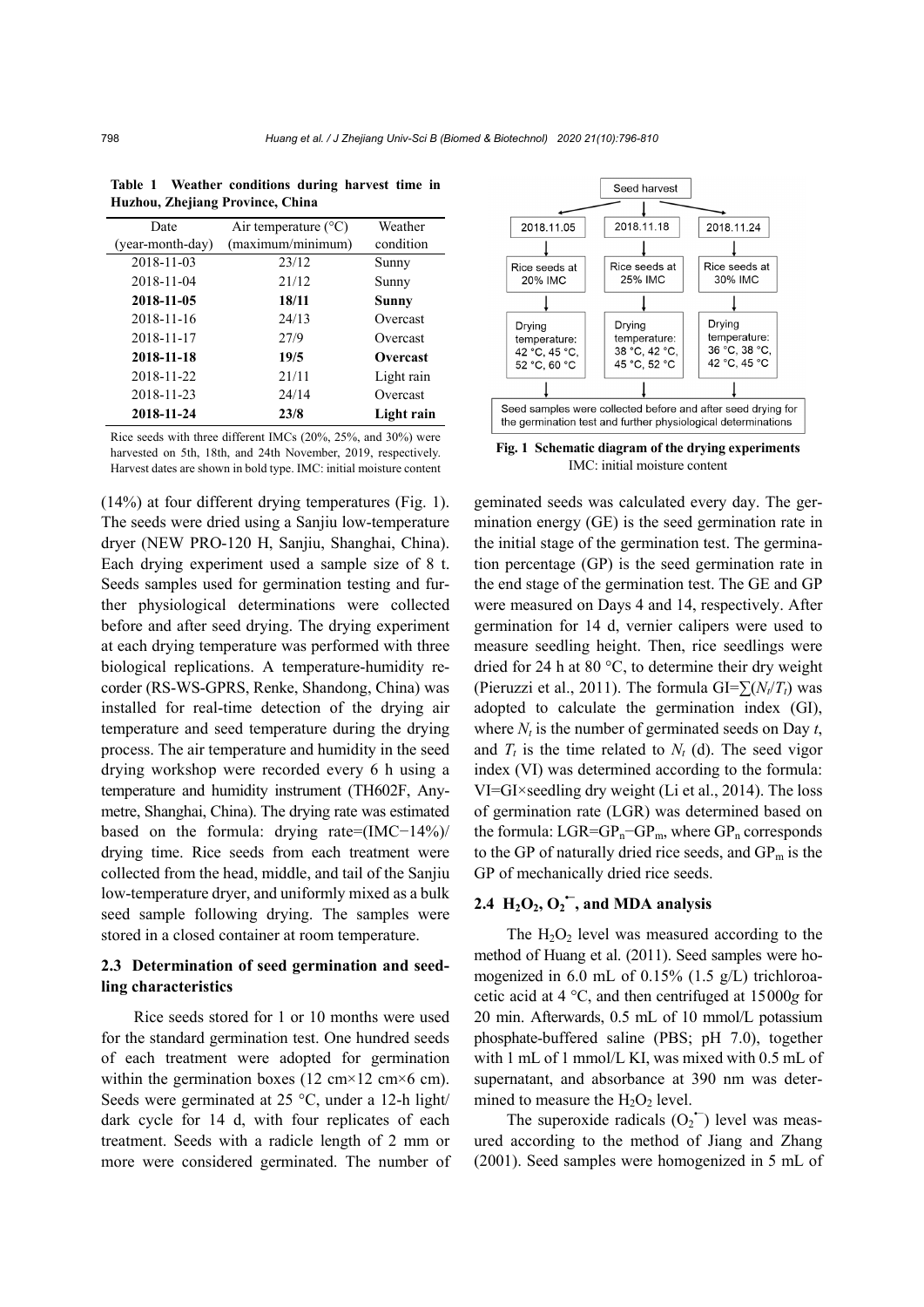60 mmol/L potassium PBS (pH 7.8) and centrifuged at 12000*g* for 15 min. Later, 0.1 mL of supernatant was collected and added to 0.9 mL of 60 mmol/L potassium PBS (pH 7.8) and 0.2 mL of 10 mmol/L hydroxylamine hydrochloride. The resultant mixture was subjected to 18 h of incubation at 25  $\,^{\circ}\text{C}$ , followed by the addition of 1 mL of 7 mmol/L  $\alpha$ naphthylamine and 1 mL of 17 mmol/L sulphanilamide to the above mixed solution, and then 15 min of incubation at 35 °C. Finally, the  $O_2$ <sup> $\sim$ </sup> level was detected by absorbance of the supernatant at 530 nm.

The malonaldehyde (MDA) level was measured according to the method of Gao et al. (2009) with slight modification. Seed samples were homogenized in 3 mL of 60 mmol/L PBS (pH 7.8) at  $4^{\circ}$ C, and centrifuged at 10000*g* for 15 min. Then, the supernatant was collected, mixed with 2.5 mL of 5%  $(0.05 \text{ g/mL})$ trichloroacetic acid, and boiled to 100 °C for 15 min. The resultant mixture was subjected to 15 min of centrifugation at 10000*g*. Afterwards, the MDA level in the supernatant was determined by absorbance of the supernatant at the wavelengths of 532 and 600 nm.

#### **2.5 Antioxidant enzymes**

Potassium PBS (50 mmol/L, 8 mL, pH 7.8) was added to homogenize the seed samples, and the mixture was centrifuged at 12000*g* for 20 min. The activity of peroxidase (POD), superoxide dismutase (SOD), and catalase (CAT) in the supernatant was determined according to the method of Qiu et al. (2005).

### **2.6 Amylase activity**

Amylase activity was measured according to the method of Li et al. (2014) with slight modification. Seed samples were ground to a fine powder under liquid nitrogen, followed by homogenization with 10 mL purified water and 20 min of centrifugation at 10000*g*. The supernatants were transferred and used for the color reactions. Amylase activity was measured according to the formula: enzyme activity=  $M \times T/(R \times W \times t)$ , where *M* is the maltose content, *T* is the total extraction volume,  $R$  is the reaction extraction volume,  $t$  is the reaction time, and  $W$  is the seed sample weight.

#### **2.7 GA and ABA content analyses**

The contents of gibberellin acid (GA) and abscisic acid (ABA) were determined according to the method of Huang et al. (2017) using high-performance liquid chromatography (HPLC; Shimadzu Essentia LC-15C, SIL-10AF automatic sampler, Japan). The mobile phase comprised 64% methanol and 36% pure water. The HPLC system was equipped with a 5-mm particle size reverse-phase (C18) column. The GA and ABA contents within the homogenate extracted from each seed sample were determined using a fluorescence detector (SPD-15C, Shimadzu, Guangzhou, China). The mobile phase flow rate was set at 1.0 mL/min.

### **2.8 Statistical analysis**

Statistical Analysis System (SAS) software was used for statistical data analysis by one-way analysis of variance (ANOVA). The least significant difference at  $P<0.05$  (LSD<sub>0.05</sub>) was used for multiple comparisons. The percentage data were subjected to arcsin-transformation before statistical comparison, according to  $\hat{y}$ =arcsin[sqrt( $x/100$ )].

## **3 Results**

## **3.1 Effect of drying temperature on the drying process**

With the increase in drying temperature, the drying time was remarkably reduced, and the drying rate and seed temperatures were obviously increased in rice seeds with the same IMC. At the drying temperatures of 42 and 45 °C, the drying time of rice seeds evidently increased with increasing IMC, while the drying rate dramatically declined. However, the seed temperature showed no differences with different IMCs at the drying temperatures of 42 and 45 °C (Table 2).

## **3.2 Effects of drying temperature on seed germination**

For rice seeds with an IMC of 20%, the seed GP at the drying temperatures of 42 and 45 °C were higher than 90%, and the LGR was lower than 2.5%. The GE, GI, and VI were maintained at high levels. With increasing drying temperature, the seed VIs decreased markedly. The GPs at the drying temperatures of 52 and 60 °C were only 80.50% and 61.25%, while the LGR reached 11.25% and 32.25%, respectively. In addition, the GE, GI, and VI in the 52 and 60 °C treatments were also significantly lower than those in the 42 and 45  $\degree$ C treatments (Table 3).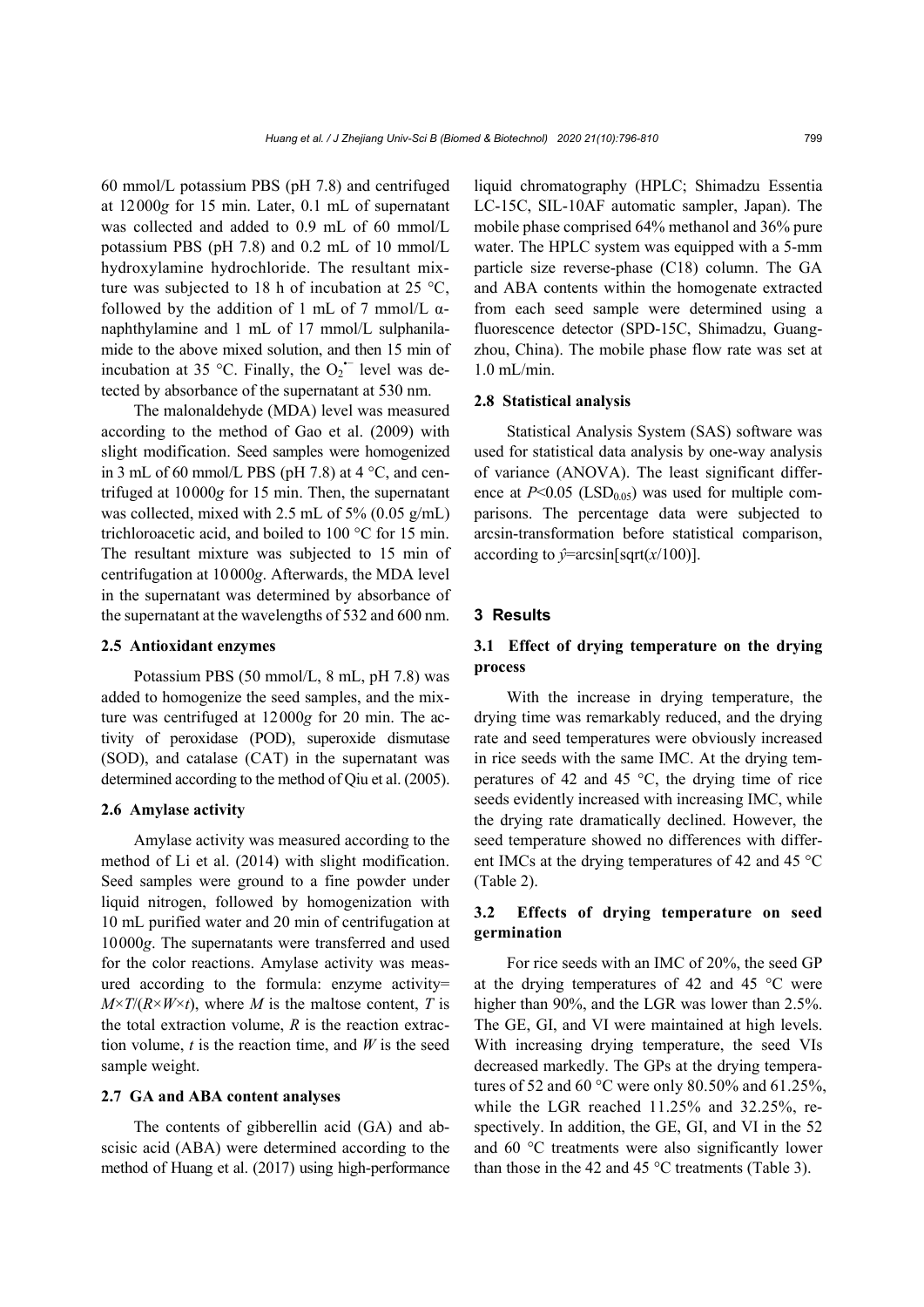| Seed lot | IMC $(\%)$ | Drying temperature $(^{\circ}C)$ | Drying time $(h)^*$           | Drying rate $(\frac{6}{h})^7$ | Seed temperature $({}^{\circ}C)^{*}$ |
|----------|------------|----------------------------------|-------------------------------|-------------------------------|--------------------------------------|
|          | 19.7       | 42                               | $24.41 \pm 0.53$ <sup>e</sup> | $0.32 \pm 0.02$ <sup>f</sup>  | $38.31 \pm 0.83$ <sup>d</sup>        |
| 2        | 19.8       | 45                               | $21.52 \pm 0.47$ <sup>f</sup> | $0.36 \pm 0.03^e$             | $41.46 \pm 1.02$ <sup>c</sup>        |
| 3        | 19.3       | 52                               | $15.27 \pm 0.86$ <sup>g</sup> | $0.48 \pm 0.02$ <sup>c</sup>  | $47.55 \pm 1.56^b$                   |
| 4        | 19.9       | 60                               | $12.68 \pm 0.58$ <sup>h</sup> | $0.62 \pm 0.03^{\text{a}}$    | $53.41 \pm 1.72$ <sup>a</sup>        |
| 5        | 24.9       | 38                               | $42.32 \pm 1.28$ <sup>b</sup> | $0.32 \pm 0.01^{\text{f}}$    | $36.82 \pm 0.77$ <sup>f</sup>        |
| 6        | 25.0       | 42                               | $33.13 \pm 1.72$ <sup>c</sup> | $0.39 \pm 0.02^e$             | $38.48 \pm 0.85$ <sup>d</sup>        |
|          | 25.0       | 45                               | $30.80 \pm 1.59^b$            | $0.41 \pm 0.03$ <sup>d</sup>  | $40.88 \pm 1.23$ <sup>c</sup>        |
| 8        | 25.0       | 52                               | $21.73 \pm 1.05$ <sup>f</sup> | $0.60 \pm 0.04^a$             | $45.63 \pm 1.54^b$                   |
| 9        | 29.8       | 36                               | $48.57 \pm 2.34$ <sup>a</sup> | $0.37 \pm 0.02^e$             | $35.71 \pm 0.39$ <sup>g</sup>        |
| 10       | 29.9       | 38                               | $45.22 \pm 2.75^{ab}$         | $0.40 \pm 0.02$ <sup>d</sup>  | $37.07 \pm 0.46$ <sup>e</sup>        |
| 11       | 30.2       | 42                               | $35.03 \pm 1.83$ <sup>c</sup> | $0.52 \pm 0.03^b$             | $38.66 \pm 0.83$ <sup>d</sup>        |
| 12       | 30.0       | 45                               | $33.15 \pm 1.41$ <sup>d</sup> | $0.54 \pm 0.03^b$             | $41.82 \pm 1.12$ <sup>c</sup>        |

**Table 2 Effects of drying temperature on drying time, drying rate, and seed temperature of rice seeds** 

\* Values are presented as mean±standard error (SE) from three replicates. Values followed by a different superscript letter within a column are significantly different at the 0.05 probability level. IMC, initial moisture content

**Table 3 Effects of drying temperature on seed germination energy, germination percentage, germination index, vigor index, and loss of germination rate of rice** 

|                |      | Seed lot IMC $(\%)$ Drying temperature $(°C)$ | GP $(\%)^*$                   | LGR $(\%)^*$                   | GE $(\%)^*$                   | $GI^*$                        | $VI^*$                       |
|----------------|------|-----------------------------------------------|-------------------------------|--------------------------------|-------------------------------|-------------------------------|------------------------------|
|                | 19.7 | 42                                            | $91.75 \pm 3.75^{\mathrm{a}}$ | $0.75 \pm 0.11^{\frac{1}{19}}$ | $79.25 \pm 5.13^{ab}$         | $21.35 \pm 1.72^a$            | $4.38 \pm 0.31^b$            |
| 2              | 19.8 | 45                                            | $90.75 \pm 4.52$ <sup>a</sup> | $2.50\pm0.23$ <sup>f</sup>     | $75.75 \pm 4.31$ °            | $20.11 \pm 1.53^b$            | $3.92 \pm 0.22$ <sup>c</sup> |
| 3              | 19.3 | 52                                            | $80.50 \pm 2.51^b$            | $11.25 \pm 1.23^d$             | $42.50 \pm 2.75$ <sup>f</sup> | $17.53 \pm 0.89$ <sup>d</sup> | $3.24 \pm 0.26$ <sup>d</sup> |
| $\overline{4}$ | 19.9 | 60                                            | $61.25 \pm 4.26$ <sup>d</sup> | $32.25 \pm 2.59^{\mathrm{a}}$  | $30.00 \pm 1.56$ <sup>g</sup> | $12.53 \pm 1.76$ <sup>f</sup> | $1.69 \pm 0.11$ <sup>g</sup> |
| 5              | 24.9 | 38                                            | $91.25 \pm 3.31^a$            | $0.50 \pm 0.07$ <sup>g</sup>   | $76.75 \pm 3.85$ <sup>c</sup> | $21.89 \pm 2.12^a$            | $4.49 \pm 0.52$ <sup>a</sup> |
| 6              | 25.0 | 42                                            | $91.00 \pm 2.57$ <sup>a</sup> | $1.00 \pm 0.17$ <sup>fg</sup>  | $75.50 \pm 5.15$ <sup>c</sup> | $20.23 \pm 1.52^b$            | $3.90 \pm 0.29$ <sup>c</sup> |
| 7              | 25.0 | 45                                            | $78.25 \pm 4.59^b$            | $9.25 \pm 0.97$ <sup>e</sup>   | $67.25 \pm 3.76$ <sup>d</sup> | $18.86 \pm 1.43$ <sup>c</sup> | $3.30\pm0.31^{\rm d}$        |
| 8              | 25.0 | 52                                            | $61.50 \pm 5.77$ <sup>d</sup> | $28.75 \pm 1.75^b$             | $34.50 \pm 2.54$ <sup>g</sup> | $13.42 \pm 0.83^e$            | $2.08\pm0.15$ <sup>f</sup>   |
| 9              | 29.8 | 36                                            | $90.50 \pm 2.83^{\text{a}}$   | $1.50 \pm 0.21$ <sup>fg</sup>  | $82.00\pm4.31$ <sup>a</sup>   | $21.57 \pm 1.38$ <sup>a</sup> | $4.51 \pm 0.37$ <sup>a</sup> |
| 10             | 29.9 | 38                                            | $91.00 \pm 1.73$ <sup>a</sup> | $0.75 \pm 0.08$ <sup>fg</sup>  | $78.75 \pm 3.68^b$            | $20.73 \pm 1.77^b$            | $4.37\pm0.26^b$              |
| 11             | 30.2 | 42                                            | $81.50 \pm 2.00^{\circ}$      | $8.00 \pm 0.59$ <sup>e</sup>   | $64.00 \pm 5.54$ <sup>d</sup> | $19.12 \pm 1.22$ <sup>c</sup> | $3.31 \pm 0.19^d$            |
| 12             | 30.0 | 45                                            | $70.25 \pm 3.31$ °            | $20.75 \pm 2.53$ <sup>c</sup>  | $52.50 \pm 3.57$ <sup>e</sup> | $16.09 \pm 1.83$ <sup>d</sup> | $2.45 \pm 0.17$ <sup>e</sup> |

\* Values are presented as mean±standard error (SE) from three replicates. Values followed by a different superscript letter within a column are significantly different at the 0.05 probability level. IMC, initial moisture content; GP, germination percentage; LGR, loss of germination rate; GE, germination energy; GI, germination index; VI, vigor index

At the drying temperatures of 38 and 42 °C, rice seeds with an IMC of 25% maintained high seed vigor, with a GP of over 90% and an LGR of less than 1.0%. At the drying temperatures of 45 and 52 °C, the GPs were only 78.25% and 61.50%, while the LGRs were as high as 9.25% and 28.75%, respectively. The GE, GI, and VI of seeds with an IMC of 25% also decreased significantly with increasing drying temperature. Rice seeds with an IMC of 30% showed a high GP ( $>90\%$ ) and a low LGR ( $<1.50\%$ ) at drying temperatures of 36 and 38 °C, with significantly higher GE, GI, and VI than those in the 42 and 45 °C treatments. At the drying temperatures of 42 and 45 °C, the GP, GE, GI, and VI decreased significantly

with increasing IMC, while the LGR showed the opposite trend (Table 3).

To detect the effect of drying temperature on germination after storage, the standard germination test of rice seeds stored for 10 months was carried out. Similarly, negative effects of high IMC and drying temperature on seed germination were observed after storage for 10 months (Table S1).

## **3.3 Correlations between drying parameters and seed GIs**

Drying temperature showed extremely significant positive correlations with seed temperature and drying rate, but an extremely significant negative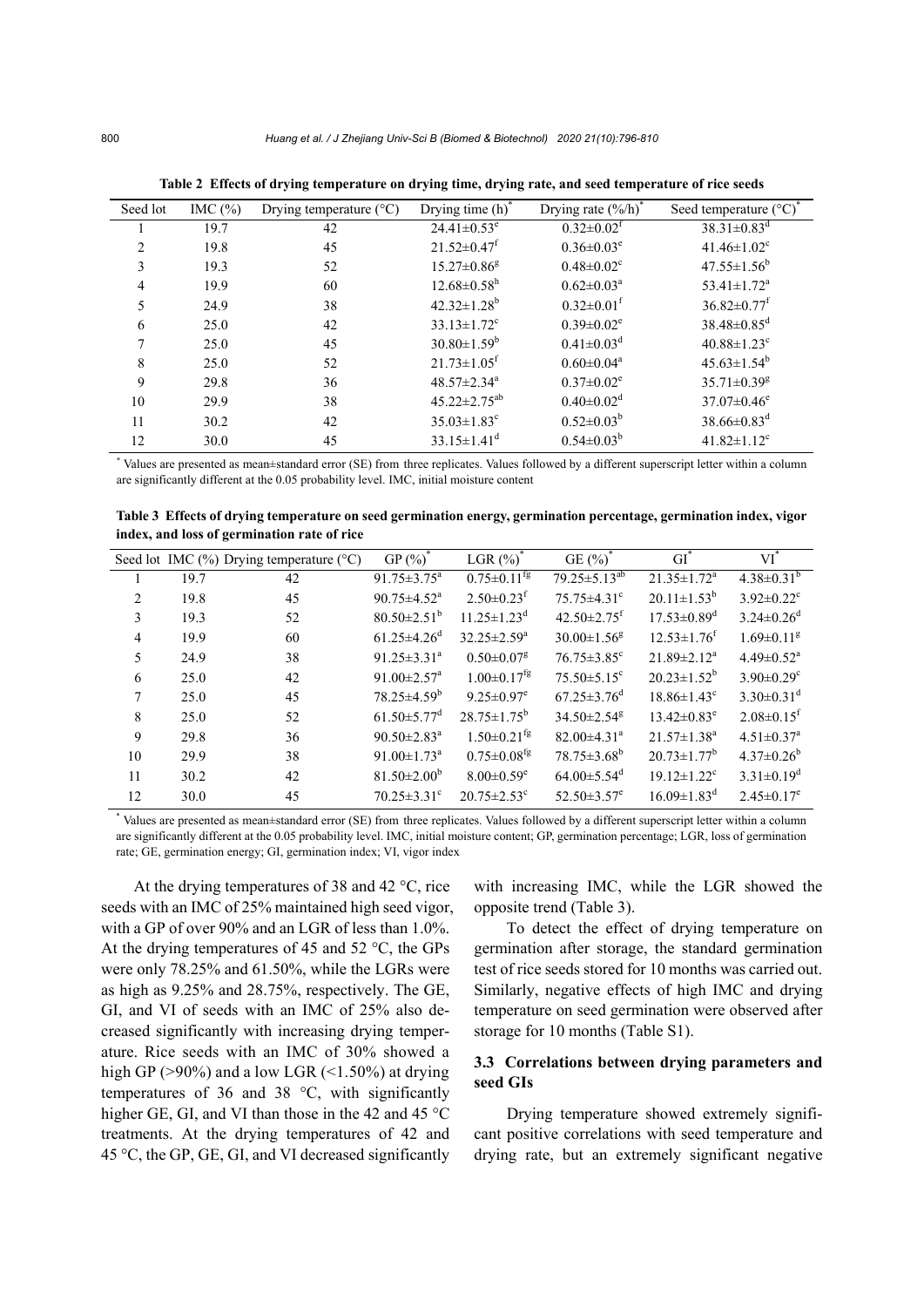correlation with drying time. Drying temperature, seed temperature, and drying rate showed extremely significant negative correlations with the GP, GE, GI, and VI, while they showed extremely significant positive correlations with the LGR. However, drying time was not significantly correlated with various seed VIs (Table 4).

## **3.4 Effects of drying temperature on activity of antioxidant enzymes and ROS content during drying and early germination**

The CAT activity in dried rice seeds increased significantly with increasing drying temperature. By contrast, CAT activity decreased significantly with increasing drying temperature on Days 1 and 3 of germination (Fig. 2a). On Days 1 and 3 of germination, the POD activity in seeds with an IMC of 20% at 42 or 45  $\degree$ C was markedly lower than that in those grown at 52 or 60 °C. Similar results were observed in rice seeds with an IMC of 25% or 30% (Fig. 2b). Moreover, the SOD activity in dried seeds increased with increasing drying temperature. However, drying temperature and IMC had no consistent effect on SOD activity on Day 1 or 3 of germination (Fig. 2c).

Drying temperature also had an effect on the accumulation of ROS in rice seeds during drying and early germination (Fig. 3). The  $H_2O_2$  and  $O_2$  contents were significantly elevated with increasing drying temperature in the dried seeds. On Days 1 and 3 of germination, the  $H_2O_2$  content decreased with increasing drying temperature (Fig. 3a), while the  $O_2$ <sup>+-</sup> content showed no significant trend under the influence of drying temperature (Fig. 3b). However, neither the IMC nor the drying temperature had a

consistent effect on the change of MDA content in rice seeds during drying and early germination (Fig. 3c).

Correlation analysis showed that the CAT activity in dried seeds was significantly and negatively correlated with GP, GE, GI, and VI, and significantly and positively correlated with LGR. By contrast, POD activity showed no significant correlation with seed VIs in the dried rice seeds or on Day 1 or 3 of germination. SOD activity in dried seeds showed significant negative correlations with GP, GE, GI, and VI, and a significant positive correlation with LGR (Table 5).

The  $H_2O_2$  content was more closely correlated with seed vigor than the ROS or MDA content. The  $H<sub>2</sub>O<sub>2</sub>$  content in dried seeds showed extremely significant negative correlations with GP, GE, GI, and VI. However, on Day 3 of germination, these correlations were opposite to those in dried seeds. Neither  $O_2$ <sup> $-$ </sup> nor MDA showed significant correlation with GP, GE, GI, VI, or LGR during drying or early germination (Table 5).

## **3.5 Effects of drying temperature on GA and ABA contents during drying and early germination**

GA content remained at a low level in dried rice seeds, and increased on Days 1 and 3 of germination. Drying temperature and IMC had no effect on GA content in dried rice seeds. On Days 1 and 3 of germination, the GA content significantly decreased with increasing drying temperature. At the drying temperatures of 42 and 45  $^{\circ}$ C, the GA content significantly decreased with increasing IMC on Days 1 and 3 of germination (Fig. 4a).

**Table 4 Correlations between drying temperature, seed temperature, drying time, drying rate and GP, LGR, GE, GI, VI of rice seeds** 

| Parameter          | Drying temperature    | Seed temperature      | Drying time | Drying rate           |
|--------------------|-----------------------|-----------------------|-------------|-----------------------|
| Drying temperature | 1.000                 |                       |             |                       |
| Seed temperature   | $0.981$ <sup>*</sup>  | 1.000                 |             |                       |
| Drying time        | $-0.895$ <sup>*</sup> | $-0.847$ *            | 1.000       |                       |
| Drying rate        | 0.807                 | 0.783                 | $-0.499$    | 1.000                 |
| GP                 | $-0.838*$             | $-0.840^*$            | 0.584       | $-0.915^*$            |
| <b>LGR</b>         | $0.848^{*}$           | $0.857^{*}$           | $-0.602$    | 0.931                 |
| GE                 | $-0.917$ *            | $-0.923$ <sup>*</sup> | 0.722       | $-0.914$ <sup>*</sup> |
| GI                 | $-0.896*$             | $-0.898*$             | 0.663       | $-0.940^*$            |
| VI                 | $-0.868$ <sup>*</sup> | $-0.869$ <sup>*</sup> | 0.641       | $-0.945$ <sup>*</sup> |

\* Statistically significant difference at the 0.001 probability level. GP, germination percentage; LGR, loss of germination rate; GE, germination energy; GI, germination index; VI, vigor index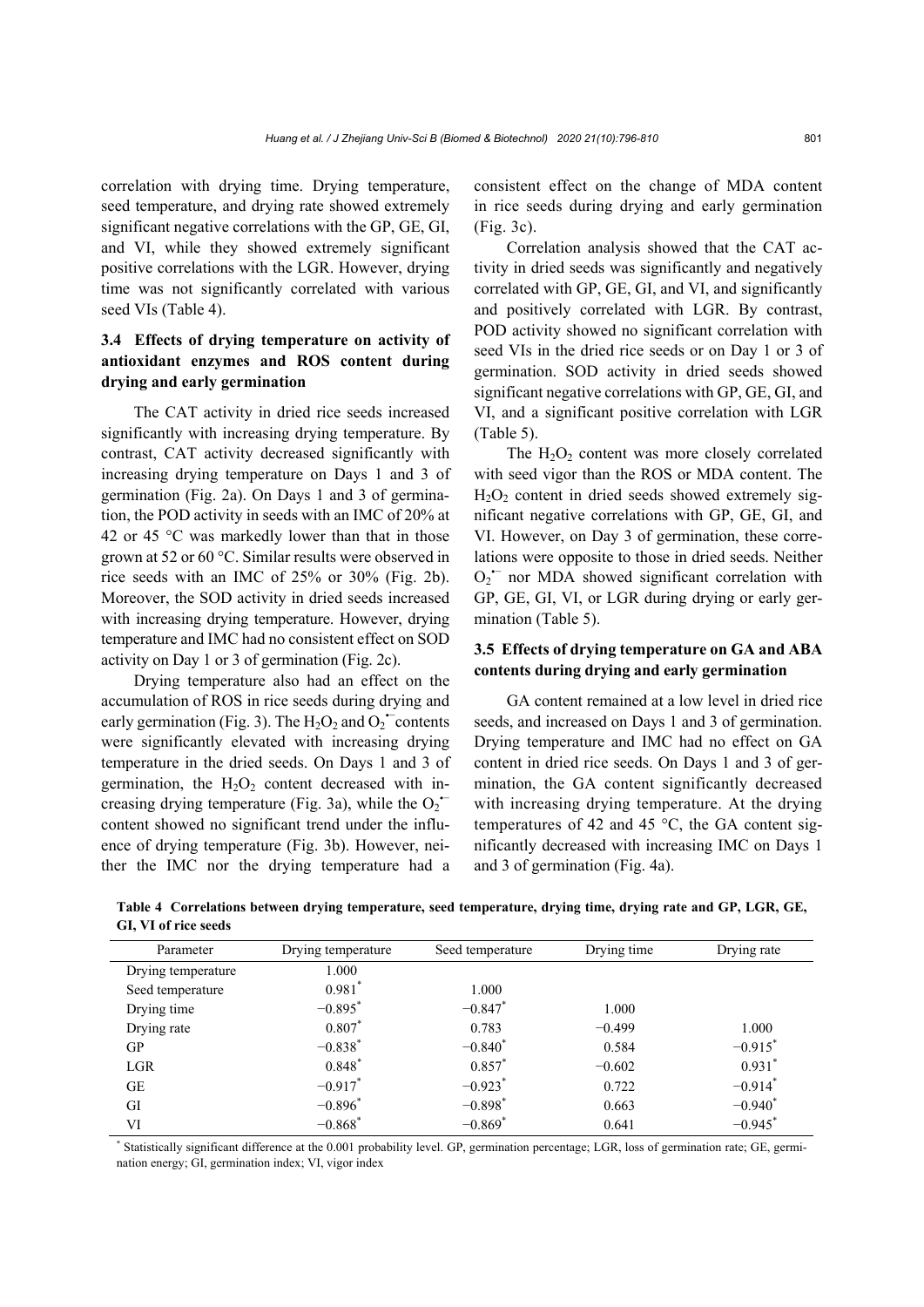

**Fig. 2 Effects of drying temperature and seed IMC on the CAT (a), POD (b), and SOD (c) activity of rice seeds**  Rice seeds with three different initial moisture contents (IMCs) (20%, 25%, and 30%) were dried to the target moisture content (14%) at four different drying temperatures. FW, fresh weight; DS, dried seed; CAT, catalase; POD, peroxidase; SOD, superoxide dismutase. Results are representative of four independent experiments. Error bar denotes standard error (SE) of biological replicates within an experiment



Fig. 3 Effects of drying temperature and seed IMC on  $H_2O_2$  (a),  $O_2$ <sup> $\leftarrow$ </sup> (b), and MDA (c) contents of rice seeds Rice seeds with three different initial moisture contents (IMCs) (20%, 25%, and 30%) were dried to the target moisture content (14%) at four different drying temperatures. FW, fresh weight; DS, dried seed;  $H_2O_2$ , hydrogen peroxide;  $O_2$ , superoxide radical; MDA, malondialdehyde. Results are representative of four independent experiments. Error bar denotes standard error (SE) of biological replicates within an experiment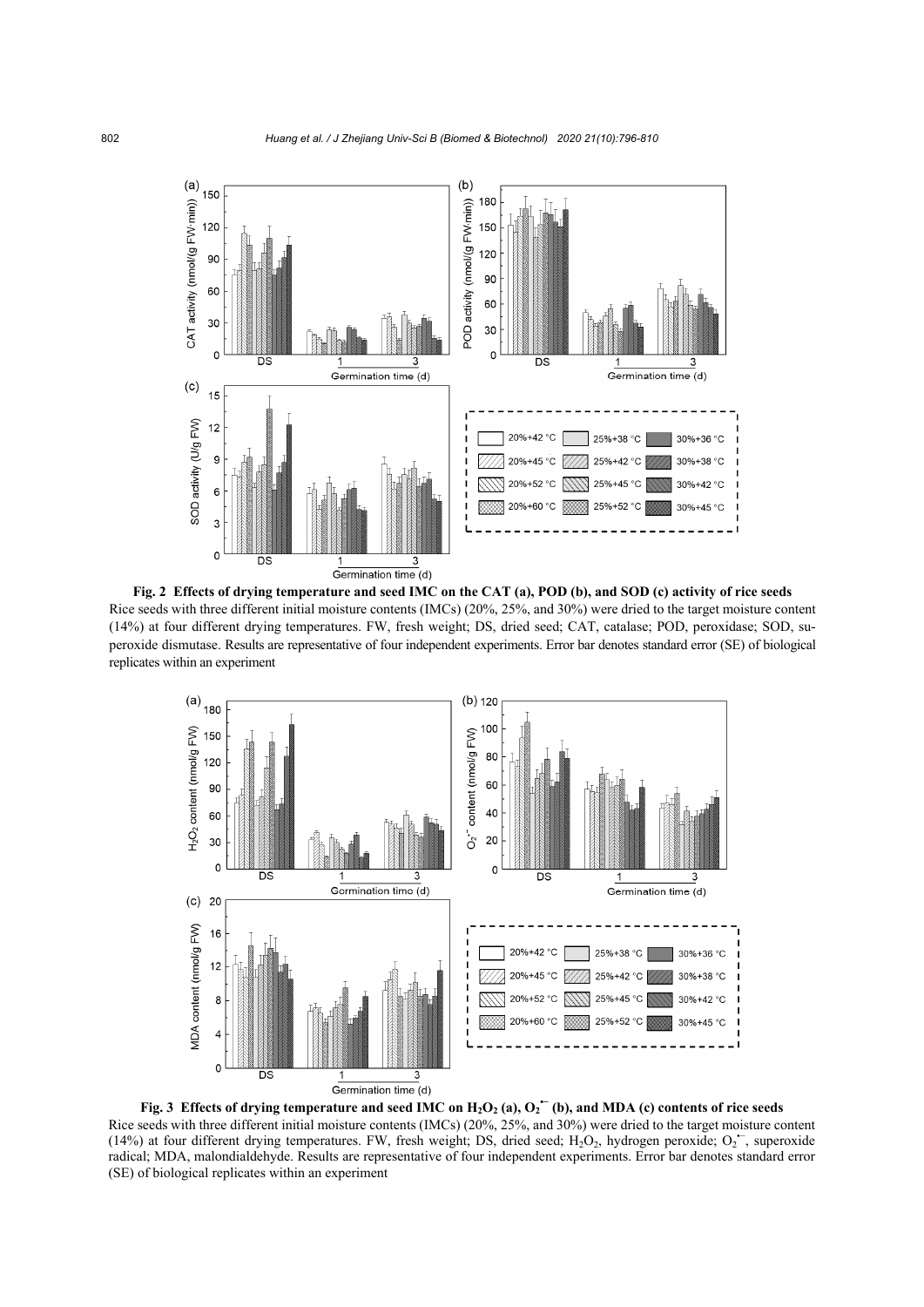| Parameter          | <b>Stage</b> | GP                    | LGR        | $\operatorname{GE}$   | GI                    | VI                    |
|--------------------|--------------|-----------------------|------------|-----------------------|-----------------------|-----------------------|
| <b>CAT</b>         | DS           | $-0.832$ <sup>*</sup> | 0.818      | $-0.918$ <sup>*</sup> | $-0.831$ <sup>*</sup> | $-0.845$ <sup>*</sup> |
|                    | Day 1        | $0.856*$              | $-0.866*$  | $0.862$ <sup>*</sup>  | $0.868*$              | $0.919*$              |
|                    | Day 3        | 0.739                 | $-0.770$   | 0.750                 | 0.778                 | 0.796                 |
| POD                | DS           | $-0.659$              | 0.669      | $-0.613$              | $-0.575$              | $-0.521$              |
|                    | Day 1        | 0.748                 | $-0.749$   | 0.777                 | 0.728                 | 0.786                 |
|                    | Day 3        | 0.613                 | $-0.617$   | 0.612                 | 0.643                 | 0.691                 |
| SOD                | DS           | $-0.814$ *            | $0.809*$   | $-0.743$              | $-0.805$ *            | $-0.814$ *            |
|                    | Day 1        | 0.513                 | $-0.519$   | 0.558                 | 0.519                 | 0.627                 |
|                    | Day 3        | 0.403                 | $-0.435$   | 0.482                 | 0.450                 | 0.501                 |
| $H_2O_2$           | DS           | $-0.855$ *            | $0.867*$   | $-0.879$ *            | $-0.869$ *            | $-0.922$ <sup>*</sup> |
|                    | Day 1        | 0.759                 | $-0.771$   | 0.713                 | 0.733                 | $0.806*$              |
|                    | Day 3        | $0.833*$              | $-0.810^*$ | 0.763                 | $0.834*$              | $0.853*$              |
| $O_2$ <sup>-</sup> | DS           | $-0.684$              | 0.717      | $-0.826*$             | $-0.759$              | $-0.755$              |
|                    | Day 1        | $-0.593$              | 0.569      | $-0.526$              | $-0.537$              | $-0.524$              |
|                    | Day 2        | $-0.327$              | 0.401      | $-0.420$              | $-0.466$              | $-0.482$              |
| <b>MDA</b>         | DS           | $-0.489$              | 0.471      | $-0.319$              | $-0.440$              | $-0.400$              |
|                    | Day 1        | $-0.432$              | 0.394      | $-0.339$              | $-0.406$              | $-0.451$              |
|                    | Day 2        | $-0.131$              | 0.141      | $-0.241$              | $-0.169$              | $-0.241$              |

Table 5 Correlations between CAT, POD, and SOD activity, H<sub>2</sub>O<sub>2</sub>, O<sub>2</sub><sup>→</sup>, and MDA contents, and the GP, LGR, GE, **GI, and VI of rice seeds** 

\* Statistically significant difference at the 0.001 probability level. DS, dried seed; GP, germination percentage; LGR, loss of germination rate; GE, germination energy; GI, germination index; VI, vigor index; CAT, catalase; POD, peroxidase; SOD, superoxide dismutase;  $H_2O_2$ , hydrogen peroxide; O<sub>2</sub><sup>-</sup>, superoxide radical; MDA, malondialdehyde



**Fig. 4 Effects of drying temperature and seed IMC on GA (a) and ABA (b) contents, and the GA/ABA ratio (c) of rice seeds**  Rice seeds with three different initial moisture contents (IMCs) (20%, 25%, and 30%) were dried to the target moisture content (14%) at four different drying temperatures. FW, fresh weight; DS, dried seed; GA, gibberellin acid; ABA, abscisic acid. Results are representative of four independent experiments. Error bar denotes standard error (SE) (*n*=4) of biological replicates within an experiment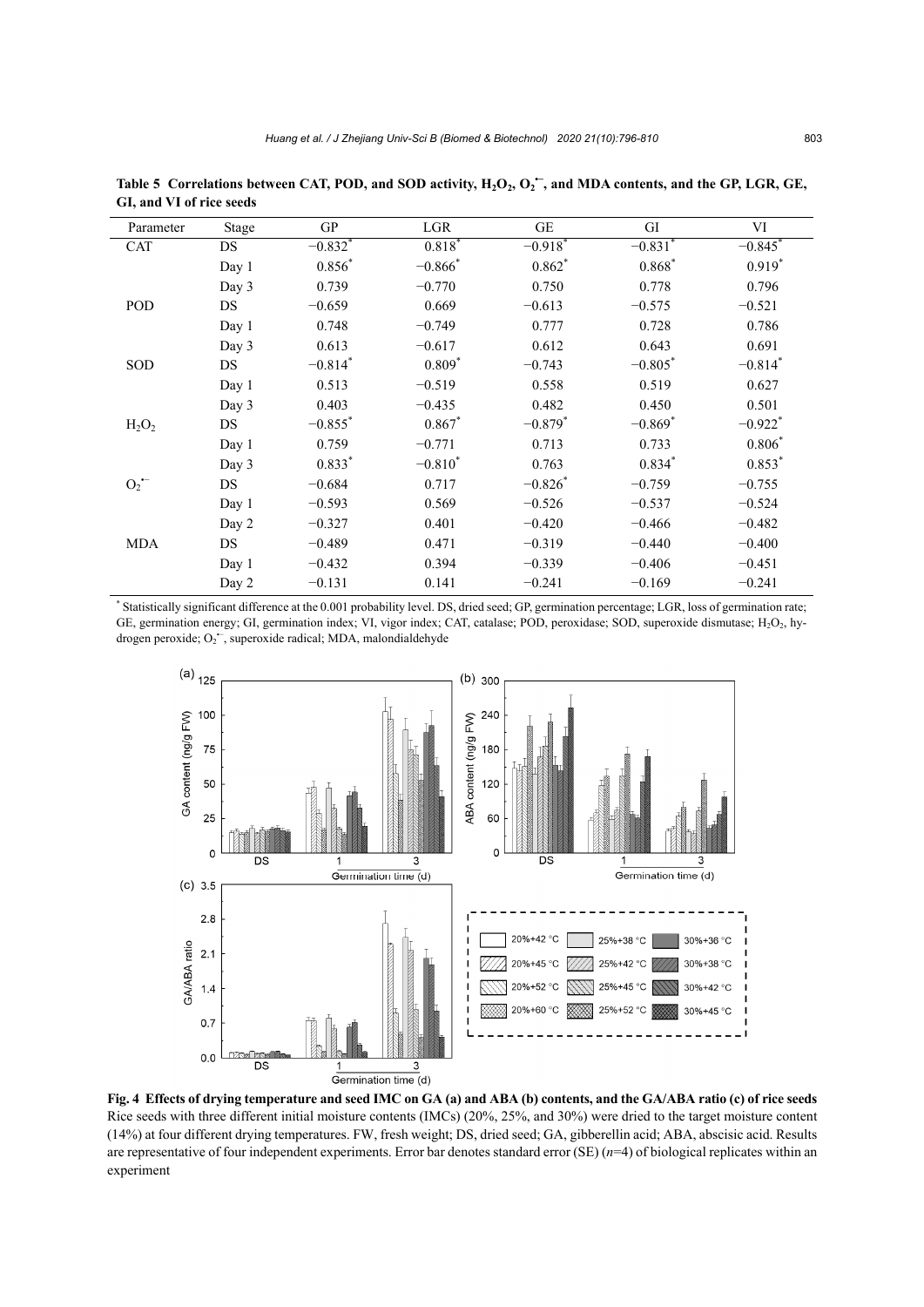For rice seeds with an IMC of 20%, no significant difference in ABA content was observed among the 42, 45, and 52 °C treatments. However, the 60 °C treatment significantly enhanced the ABA content after seed drying. For rice seeds with an IMC of 25%, the ABA content significantly increased with increasing drying temperature after seed drying. For rice seeds with an IMC of 30%, the ABA content in dried seeds at 42 or 45 °C was significantly higher than that at 36 or 38 °C. The ABA content in dried rice seeds increased significantly with increasing IMC in the 42 and 45 °C treatments. On Days 1 and 3 of germination, the ABA content increased with increasing drying temperature. At the drying temperatures of 42 and 45  $\degree$ C, the ABA content significantly increased with increasing IMC in rice seeds at the early germination stage (Fig. 4b).

The GA/ABA ratio remained at an extremely low level in dried rice seeds, but increased rapidly on Days 1 and 3 of germination. On Days 1 and 3 of germination, the GA/ABA ratio in seeds with an IMC of 20% that were dried at 42 or 45 °C was significantly higher than that in the 52 or 61 °C treatment. Similarly, the higher drying temperature also significantly decreased the GA/ABA ratio in rice seeds with an IMC of 25% or 30% during early germination. In the 42 and 45 °C treatments, the GA/ABA ratio significantly decreased with increasing IMC on Days 1 and 3 of germination (Fig. 4c).

The GA content in dried seeds showed no significant correlation with the seed VI. On Days 1 and 3 of germination, the GA content and GA/ABA ratio were significantly and positively correlated with GP, GE, GI, VI, and LGR. Conversely, the ABA content in dried rice seeds on Days 1 and 3 of germination showed significant negative correlations with GP, GE, GI, and VI (Table 6).

## **3.6 Effects of drying temperature on α-amylase and β-amylase activity during drying and early germination**

Neither the IMC nor drying temperatures had a consistent effect on α-amylase activity in dried rice seeds. On Days 1 and 3 of germination, α-amylase activity decreased significantly with increasing drying temperature. The  $\alpha$ -amylase activity in rice seeds with an IMC of 30% was significantly lower than that of rice seeds with an IMC of 20% or 25% at a drying temperature of 42 or 45 °C (Fig. 5a). Drying temperatures had no consistent effect on β-amylase activity in rice seeds during drying and early germination (Fig. 5b).

Correlation analysis indicated that the  $\alpha$ -amylase activity in rice seeds at Day 1 of germination was significantly and negatively correlated with GP, GI, and VI, and significantly and positively correlated with LGR. The α-amylase activity and β-amylase activity in dried seeds were not significantly correlated with the seed GI (Table 7).

## **4 Discussion**

Seed represents the basic agricultural capital goods, and seed vigor plays a critical role in seed germination, seedling growth, and yield formation. During the production of rice seeds, mechanical drying is an important link in whole-process seed quality control. High temperature drying will result in seed damage, including stress cracks, lowering the

| Parameter    | Stage | GP                    | <b>LGR</b>            | GE                    | GI                   | VI                    |
|--------------|-------|-----------------------|-----------------------|-----------------------|----------------------|-----------------------|
| GA           | DS    | 0.377                 | $-0.381$              | 0.538                 | 0.481                | 0.485                 |
|              | Day 1 | $0.894*$              | $-0.870*$             | $0.816^{*}$           | $0.862^*$            | $0.898*$              |
|              | Day 3 | $0.869*$              | $-0.877$ *            | $0.885$ <sup>*</sup>  | $0.883*$             | $0.922$ <sup>*</sup>  |
| ABA          | DS    | $-0.827$ *            | $0.838*$              | $-0.698$              | $-0.807$             | $-0.873$ <sup>*</sup> |
|              | Day 1 | $-0.878$ <sup>*</sup> | $0.872*$              | $-0.817$ *            | $-0.838*$            | $-0.887$ <sup>*</sup> |
|              | Day 3 | $-0.898*$             | $0.881$ *             | $-0.805$ <sup>*</sup> | $-0.856^*$           | $-0.860^*$            |
| GA/ABA ratio | DS    | 0.793                 | $-0.801$ *            | 0.762                 | $0.821$ <sup>*</sup> | $0.884^{*}$           |
|              | Day 1 | $0.860*$              | $-0.852$ *            | $0.831^{*}$           | $0.838^{*}$          | $0.893*$              |
|              | Day 3 | $0.878*$              | $-0.878$ <sup>*</sup> | $0.862*$              | $0.869*$             | $0.904*$              |
|              |       |                       |                       |                       |                      |                       |

**Table 6 Correlations between GA and ABA contents, the GA/ABA ratio and GP, LGR, GE, GI, and VI of rice seeds** 

\* Statistically significant difference at the 0.001 probability level. DS, dried seed; GP, germination percentage; LGR, loss of germination rate; GE, germination energy; GI, germination index; VI, vigor index; GA, gibberellin acid; ABA, abscisic acid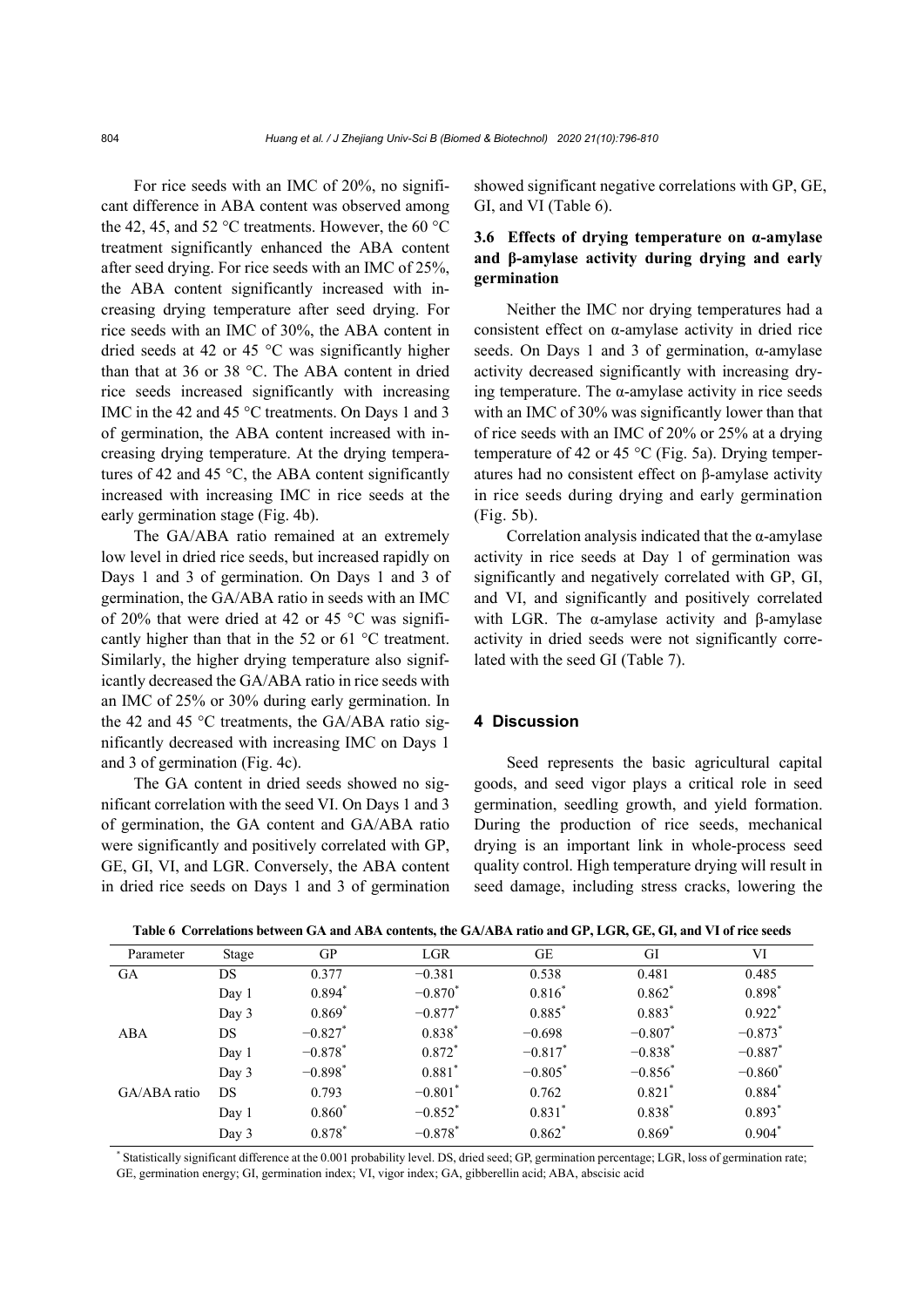| Parameter         | Stage | GP       | LGR                   | GE       | GI       | VI        |
|-------------------|-------|----------|-----------------------|----------|----------|-----------|
| $\alpha$ -Amylase | DS    | 0.217    | $-0.150$              | 0.158    | 0.211    | 0.210     |
|                   | Day 1 | $0.840*$ | $-0.828$ <sup>*</sup> | 0.785    | $0.808*$ | $0.855$ * |
|                   | Day 3 | 0.730    | $-0.731$              | 0.769    | 0.740    | $0.811*$  |
| $\beta$ -Amylase  | DS    | $-0.229$ | 0.202                 | $-0.124$ | $-0.197$ | $-0.227$  |
|                   | Day 1 | 0.543    | $-0.517$              | 0.574    | 0.591    | 0.494     |
|                   | Day 3 | 0.591    | $-0.629$              | 0.584    | 0.601    | 0.645     |

**Table 7 Correlations between α-amylase and β-amylase activity and GP, LGR, GE, GI, and VI of rice seeds** 

\* Statistically significant difference at the 0.001 probability level. DS, dried seed; GP, germination percentage; LGR, loss of germination rate; GE, germination energy; GI, germination index; VI, vigor index



**Fig. 5 Effects of drying temperature and seed IMC on α-amylase (a) and β-amylase (b) activity of rice seeds** Rice seeds with three initial moisture contents (IMCs) (20%, 25%, and 30%) were dried to the target moisture content (14%) at four different drying temperatures. DS, dried seed. Results are representative of four independent experiments. Error bar denotes standard error (SE) of biological replicates within an experiment

seed germination, or destroying enzymes (Musielak, 2000; Igathinathane et al., 2008). High-temperature drying also reduces seed vigor by inhibiting the catabolism of storage substances in seed endosperm (Thakur and Gupta, 2006). Our previous study showed that 60% of seed enterprises in Zhejiang Province suffered accidents in the mechanical drying process of rice seed within the past five years, resulting in a significant decrease of seed vigor (Huang et al., 2020). It is crucial to investigate the optimum drying temperature for rice seeds with different IMCs, and to elucidate the mechanisms mediating the effect of drying temperature on rice seed vigor. In this study, we found that the optimum drying temperature of rice seeds decreased with increasing seed IMC. The drying temperature upper limits for rice seeds with 20%, 25%, and 30% IMC were 45, 42, and 38 °C, respectively. A high drying temperature and seed IMC had adverse effects on seed vigor during the seed drying process. Correlation analysis also showed that drying temperature was significantly and negatively correlated with seed GIs. Consistent with these results, Aquerreta et al. (2007) pointed out that a lower temperature and moderate duration of heat treatment generally resulted in higher seed viability. Madamba and Yabes (2005) found that the GP of dried seeds tended to increase when lower air-drying temperatures were used, with the highest germination rate of 92% achieved with a drying temperature of 35 °C. The above results suggest that high moisture rice seeds should be dried at a low drying temperature. Drying at a high temperature might significantly reduce seed vigor and inhibit germination.

The mechanical drying of seeds is a non-linear process affected by a series of factors, such as seed properties, drying temperature, seed temperature,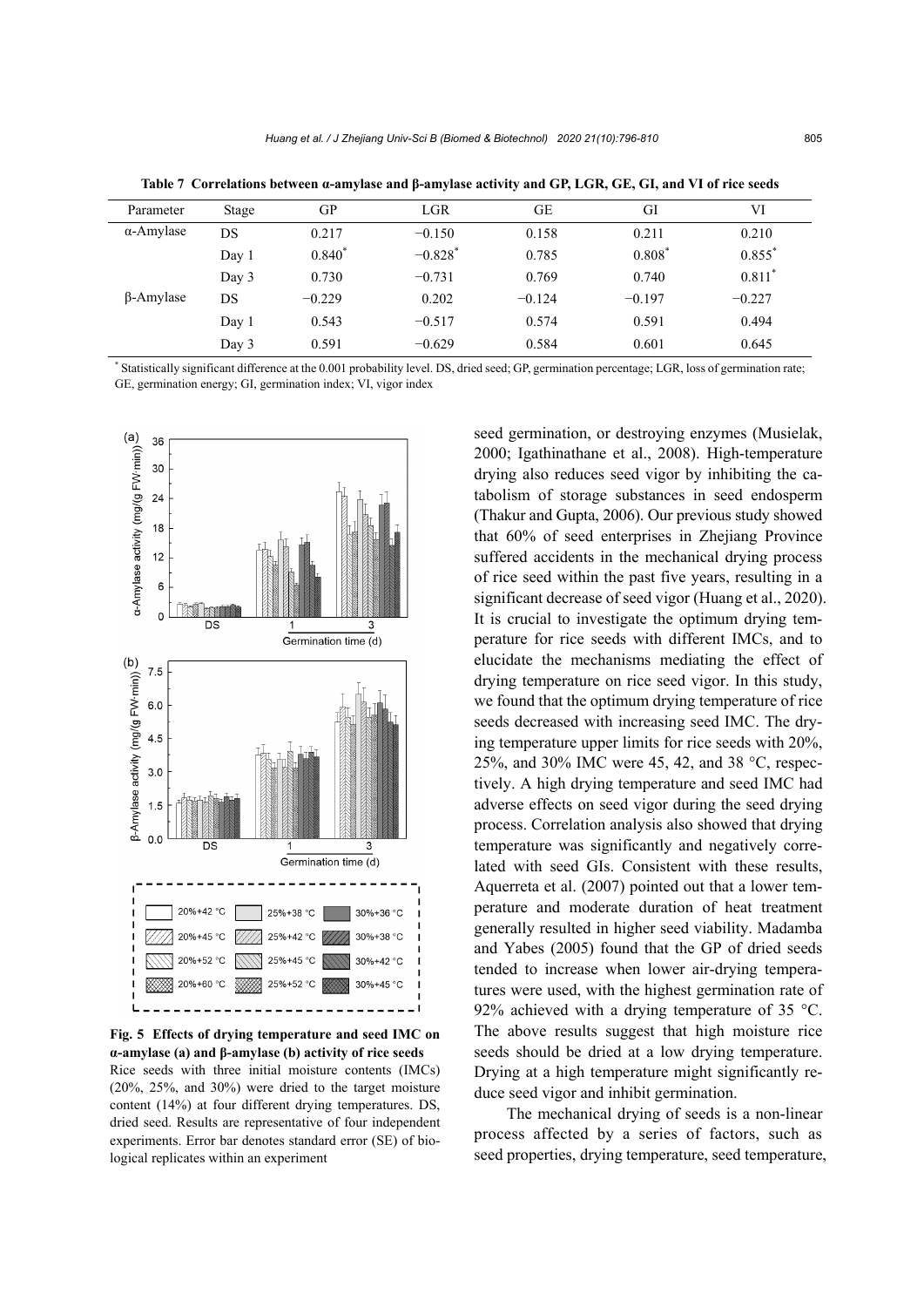drying rate, and environmental factors (Ye et al., 2003). The seed IMC and drying temperature are two important drying parameters for the mechanical drying of seeds. In our study, drying temperature showed significant positive correlations with seed temperature and drying rate, and a significant negative correlation with drying time. Similar results were observed by Hasan et al. (2014), who found that higher temperatures increased the drying rate by increasing the transfer and internal diffusion rate. This consistent effect of drying temperature on seed temperature and drying rate was also observed in wheat (Ueno, 2003), strawberry (Doymaz, 2008), and tomato (Doymaz, 2007). It was proposed that the drying rate, drying time, and seed temperature might play important roles in the mediation of drying temperature on rice seed vigor during the mechanical drying process.

Heat stress can easily induce the excessive accumulation of ROS, including  $H_2O_2$ ,  $O_2^{\text{--}}$ , and hydroxyl radicals (OH), thereby aggravating lipid peroxidation and causing damage to cellular membranes (Ratajczak et al., 2015). MDA is one of the products of cell membrane peroxidation and reflects the degree of membrane peroxidation (Su et al., 2017). The roles of ROS and MDA in the response of higher plants to heat stress have been extensively studied (Nguyen et al., 2014). However, whether ROS and MDA participate in the mediation of the effects of drying temperature on rice seed vigor has not been reported. Our data showed that the  $H_2O_2$  and  $O_2$  contents in dried rice seeds increased significantly with increasing drying temperature. The  $H_2O_2$  content in dry seeds showed significant negative correlations with GP, GE, GI, and VI. Similarly, Kalemba and Pukacka (2014) suggested that the loss of seed vigor was tightly associated with the accumulation of  $H_2O_2$  and superoxide anions during the seed drying and storage processes, especially in high temperature and highhumidity environments. It was suggested that high temperature drying led to a massive accumulation of  $H_2O_2$  and  $O_2^{\bullet-}$ , resulting in the decrease of germination capacity. On the other hand, a certain amount of  $H_2O_2$  during the early imbibition stage of seeds is of crucial importance to seed germination.  $H_2O_2$  can boost metabolic enzyme activity, and activate catabolism of reserve substances. Moreover,  $H_2O_2$  weakens embryo tissues, enhancing the penetration of the seed radicle into the seed coat, thereby facilitating the

seed germination process (Barba-Espín et al., 2011). In our study, the  $H_2O_2$  content at the early stage of germination (Days 1 and 3) was substantially lower than that of dried seeds, and was significantly and positively correlated with GI. Thus, the response of  $H<sub>2</sub>O<sub>2</sub>$  metabolism to drying temperature during the drying and germination processes might be closely correlated with changes in seed vigor.

Under abiotic stress, plants can activate antioxidant enzyme activity, including SOD, POD, and CAT, to scavenge the oxidative stress and protect the membrane system (Soliman et al., 2011; Liu et al., 2018). Our data showed that the CAT and SOD activity in dry seeds increased significantly as the drying temperature increased, revealing significant negative correlations with GI. Drying temperature had no consistent effect on POD activity in dried rice seeds. CAT catalyzes  $H_2O_2$  decomposition to water and oxygen in plant tissues, while SOD is responsible for catalyzing the decomposition of superoxide anions into  $H_2O_2$  and oxygen. The remarkably increased activity of SOD and CAT may reflect the response of rice seed to excessive ROS accumulation at higher drying temperatures. SOD and CAT might be the critical antioxidizes in response to high temperature drying. In addition, the activity of CAT within seeds in early germination was positively correlated with the GI, suggesting the potential involvement of CAT metabolism in the mediation of the effect of drying temperature on rice seed germination.

GA and ABA play important roles in seed germination and stress response. Generally, a high ABA level induces seed dormancy and inhibits seed germination (Boccaccini et al., 2016). An elevated ABA content induced by abiotic stress can amplify ABA signal transduction and increase the expression of stress-response genes (Ji et al., 2011; Vishwakarma et al., 2017). In contrast, a relatively low ABA content under abiotic stress tends to enhance the abiotic stress resistance of plants (Du et al., 2013; Huang et al., 2016; Cao et al., 2019). However, the relationship between seed vigor and the ABA and GA pathways during the seed drying stage has rarely been investigated. In this study, the ABA content increased significantly with increasing drying temperature and seed IMC during drying and early germination. ABA content showed significant negative correlation with the GI. High-temperature drying of high-IMC seeds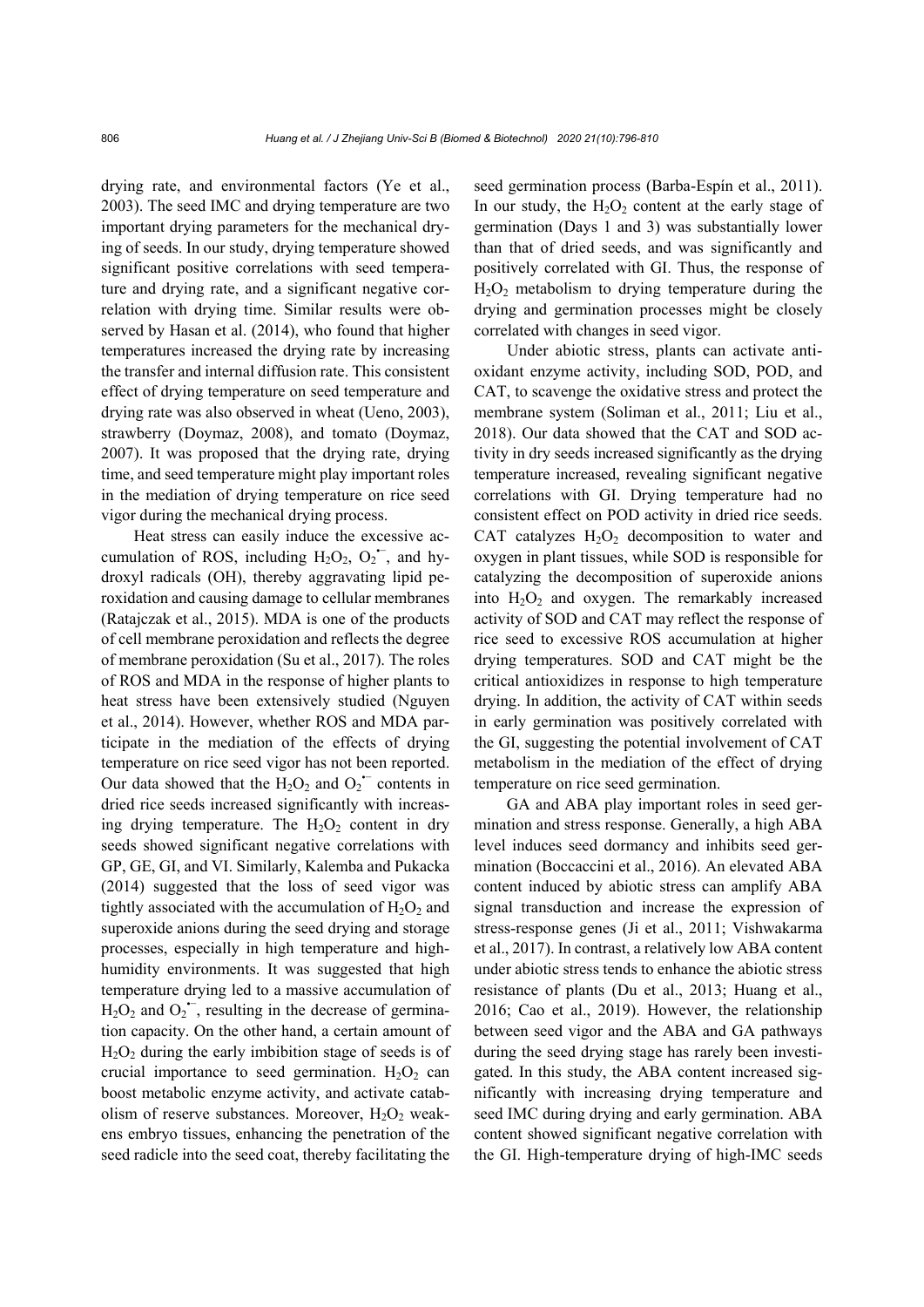was more likely to induce massive ABA accumulation in the seeds, thereby suppressing germination. Similarly, Wang et al. (2006) found that high temperature treatment decreased the contents of GA, zeatin riboside (ZR), and indole-3-acetic acid (IAA) in rice seeds during the late filling stage, but evidently elevated the level of ABA.

GA can activate hydrolase activity and weaken barrier tissues, thus contributing to breaking seed dormancy and promoting seed germination (Yamauchi et al., 2004; Rajjou et al., 2012). In our study, the drying temperature and IMC had no significant effect on GA content in dried rice seeds. However, at the early germination stage, the GA content and GA/ABA ratio decreased significantly with increasing drying temperature, showing extremely significant positive correlations with seed GP, GE, GI, and VI. Moreover, under the same drying temperatures (42 and 45  $^{\circ}$ C), the GA content and GA/ABA ratio during the early germination period decreased significantly as the IMC increased. The above results suggest that drying temperature might regulate the metabolism of endogenous GA and ABA in rice seeds during the drying processes, thereby affecting rice seed germination.

Starch is a form of storage polysaccharide that is synthesized and reserved in the form of starch granules (Hussain et al., 2015). The products from starch degradation by amylase are the main material and energy source in the process of seed germination. The activity of amylase is tightly correlated with rice seed vigor and seed germination (Kim et al., 2006). Unlike β-amylase, α-amylase has an important role in starch hydrolysis in rice seed germination (Zhao and Wang, 2001). In this study, the  $\alpha$ -amylase activity of rice seeds decreased significantly with increasing drying temperature and IMC during early germination. Moreover, a significant negative correlation was observed between seed vigor and α-amylase activity on Day 1 of germination. However, drying temperature had no consistent effect on β-amylase activity in rice seeds during drying and early germination. Wang et al. (2017) also reported that high temperature treatment of barley seeds dramatically decreased the activity of  $\alpha$ -amylase in the process of early germination, suppressed starch hydrolysis, and depressed germination. This suggests that α-amylase metabolism participates in the mediation of the effect of drying temperature on rice seed vigor.

### **5 Conclusions**

According to our experimental results, drying temperature and IMC had significant effects on rice seed vigor in terms of germination performance. The upper limits of drying temperature for rice seeds with 20%, 25%, and 30% IMCs were 45, 42, and 38 °C, respectively. Higher drying temperatures remarkably reduced seed vigor. The metabolisms of ROS, antioxidant enzymes, GA, ABA, and  $α$ -amylase might be involved in the mediation of the effect of drying temperature on seed vigor.

#### **Contributors**

Yu-tao HUANG performed the experiments, analyzed the data, and drafted the manuscript. Wei WU and Wen-xiong ZOU contributed to the seed germination test. Hua-ping WU performed the experiments of HPLC analysis. Dong-dong CAO conceived and designed the whole experiment and revised the manuscript. All authors have read and approved the final manuscript and, therefore, have full access to all the data in the study and take responsibility for the integrity and security of the data.

#### **Compliance with ethics guidelines**

Yu-tao HUANG, Wei WU, Wen-xiong ZOU, Hua-ping WU, and Dong-dong CAO declare that they have no conflict of interest.

This article does not contain any studies with human or animal subjects performed by any of the authors.

#### **References**

Aquerreta J, Iguaz A, Arroqui C, et al., 2007. Effect of high temperature intermittent drying and tempering on rough rice quality. *J Food Eng*, 80(2):611-618.

https://doi.org/10.1016/j.jfoodeng.2006.06.012

- Barba-Espín G, Diaz-Vivancos P, Job D, et al., 2011. Understanding the role of  $H_2O_2$  during pea seed germination: a combined proteomic and hormone profiling approach. *Plant Cell Environ*, 34(11):1907-1919.
- https://doi.org/10.1111/j.1365-3040.2011.02386.x Bie WB, Srzednick G, Driscoll RH, 2007. Study of tempera-
- ture and moisture distribution in paddy in a triangular spouted bed dryer. *Dry Technol*, 25(1):177-183. https://doi.org/10.1080/07373930601161062
- Boccaccini A, Lorrai R, Ruta V, et al., 2016. The DAG1 transcription factor negatively regulates the seed-to-seedling transition in Arabidopsis acting on ABA and GA levels. *BMC Plant Biol*, 16:198.

https://doi.org/10.1186/s12870-016-0890-5

Cao DD, Wu W, Chen SY, et al., 2019. Seed vigor testing by low temperature germination in early rice. *J Zhejiang Univ (Agric Life Sci)*, 45(6):657-666 (in Chinese).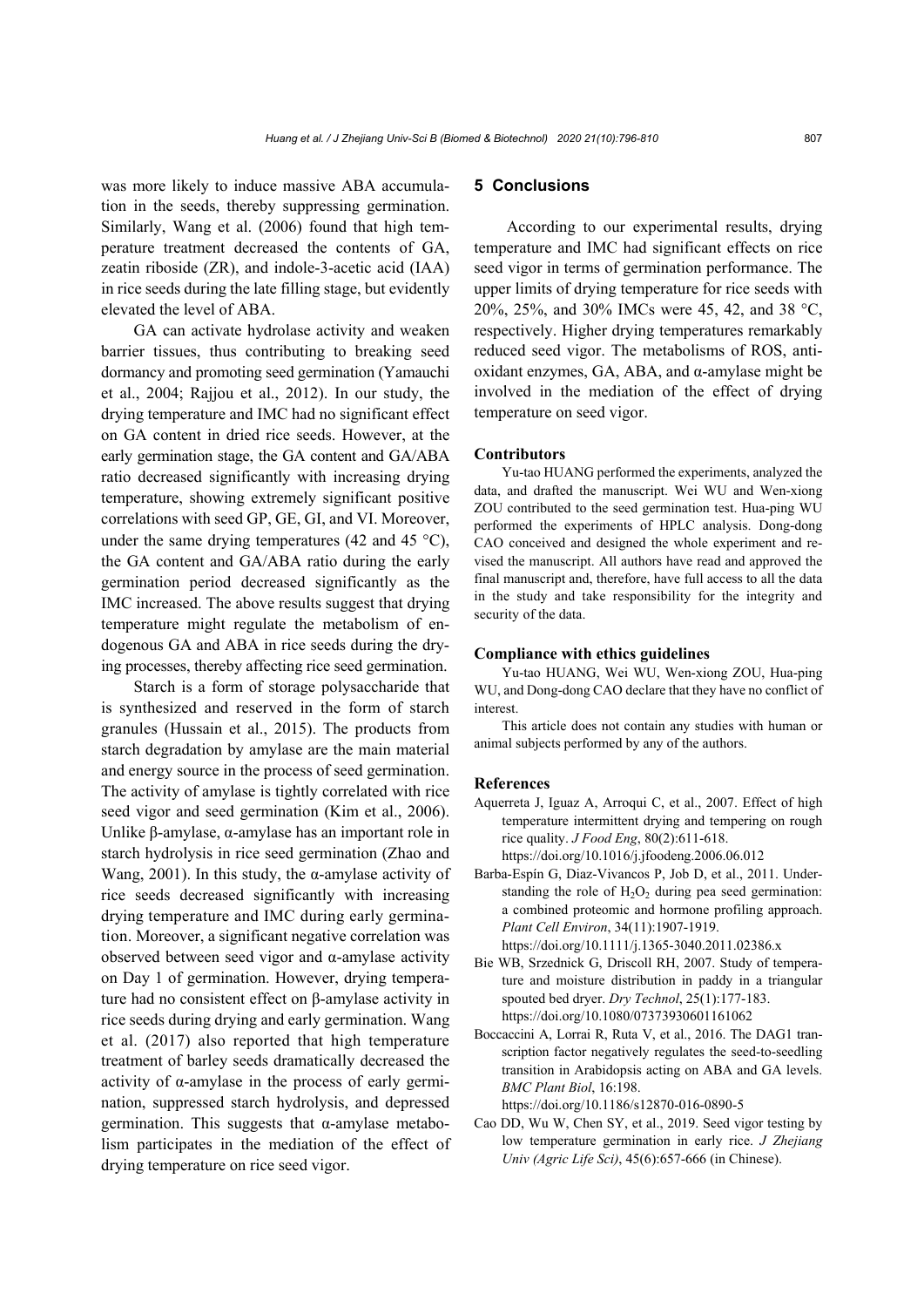https://doi.org/10.3785/j.issn.1008-9209.2019.02.142

- Dang XJ, Thi TGT, Dong GS, et al., 2014. Genetic diversity and association mapping of seed vigor in rice (*Oryza sativa* L.). *Planta*, 239(6):1309-1319. https://doi.org/10.1007/s00425-014-2060-z
- Doymaz I, 2007. Air-drying characteristics of tomatoes. *J Food Eng*, 78(4):1291-1297.

https://doi.org/10.1016/j.jfoodeng.2005.12.047

- Doymaz I, 2008. Convective drying kinetics of strawberry. *Chem Eng Process Process Intensificat*, 47(5):914-919. https://doi.org/10.1016/j.cep.2007.02.003
- Du H, Wu N, Chang Y, et al., 2013. Carotenoid deficiency impairs ABA and IAA biosynthesis and differentially affects drought and cold tolerance in rice. *Plant Mol Biol*, 83(4-5):475-488.

https://doi.org/10.1007/s11103-013-0103-7

- Endoh K, Matsushita M, Kimura MK, et al., 2018. Cryopreservation of *Fagus crenata* seeds: estimation of optimum moisture content for maintenance of seed viability by Bayesian modeling. *Can J For Res*, 48(2):192-196. https://doi.org/10.1139/cjfr-2017-0286
- Gao CH, Hu J, Zhang S, et al., 2009. Association of polyamines in governing the chilling sensitivity of maize genotypes. *Plant Growth Regul*, 57(1):31-38. https://doi.org/10.1007/s10725-008-9315-2
- Gawrysiak-Witulska M, Siger A, Rudzińska M, et al., 2019. The effect of drying on the native tocopherol and phytosterol content of *Sinapis alba* L. seeds. *J Sci Food Agric*, 100(1):354-361.

https://doi.org/10.1002/jsfa.10047

- Hasan AAM, Bala BK, Rowshon MK, 2014. Thin layer drying of hybrid rice seed. *Eng Agric Environ Food*, 7(4):169- 175.
	- https://doi.org/10.1016/j.eaef.2014.06.002
- He YQ, Cheng JP, Liu LF, et al., 2015. Effects of pre-harvest chemical application on rice desiccation and seed quality. *J Zhejiang Univ-Sci B (Biomed & Biotechnol)*, 16(10): 813-823.

https://doi.org/10.1631/jzus.B1500032

- Holdsworth MJ, Finch-Savage WE, Grappin P, et al., 2008. Post-genomics dissection of seed dormancy and germination. *Trends Plant Sci*, 13(1):7-13. https://doi.org/10.1016/j.tplants.2007.11.002
- Hu QJ, Fu YY, Guan YJ, et al., 2016. Inhibitory effect of chemical combinations on seed germination and preharvest sprouting in hybrid rice. *Plant Growth Regul*, 80(3):281-289.

https://doi.org/10.1007/s10725-016-0165-z

Huang AX, She XP, Cao BH, et al., 2011. Distribution of hydrogen peroxide during adventitious roots initiation and development in mung bean hypocotyls cuttings. *Plant Growth Regul*, 64(2):109-118.

https://doi.org/10.1007/s10725-010-9545-y

Huang L, Hong YB, Zhang HJ, et al., 2016. Rice NAC transcription factor ONAC095 plays opposite roles in drought and cold stress tolerance. *BMC Plant Biol*, 16:203.

https://doi.org/10.1186/s12870-016-0897-y

- Huang YT, Lin C, He F, et al., 2017. Exogenous spermidine improves seed germination of sweet corn via involvement in phytohormone interactions,  $H_2O_2$  and relevant gene expression. *BMC Plant Biol*, 17:1. https://doi.org/10.1186/s12870-016-0951-9
- Huang YT, Cao DD, Zou WX, et al., 2020. Study on issue and solution of rice seed mechanical drying in Zhejiang Province. *China Rice*, 26(3):91-95 (in Chinese). https://doi.org/10.3969/j.issn.1006-8082.2020.03.023
- Hussain S, Zheng MM, Khan F, et al., 2015. Benefits of rice seed priming are offset permanently by prolonged storage and the storage conditions. *Sci Rep*, 5:8101. https://doi.org/10.1038/srep08101
- Igathinathane C, Chattopadhyay PK, Pordesimo LO, 2008. Moisture diffusion modeling of parboiled paddy accelerated tempering process with extended application to multi-pass drying simulation. *J Food Eng*, 88(2):239-253. https://doi.org/10.1016/j.jfoodeng.2008.02.014
- Ji XM, Dong BD, Shiran B, et al., 2011. Control of abscisic acid catabolism and abscisic acid homeostasis is important for reproductive stage stress tolerance in cereals. *Plant Physiol*, 156(2):647-662. https://doi.org/10.1104/pp.111.176164
- Jiang MY, Zhang JH, 2001. Effect of abscisic acid on active oxygen species, antioxidative defence system and oxidative damage in leaves of maize seedlings. *Plant Cell Physiol*, 42(11):1265-1273.

https://doi.org/10.1093/pcp/pce162

Jittanit W, Srzednicki G, Driscoll R, 2010a. Corn, rice, and wheat seed drying by two-stage concept. *Dry Technol*, 28(6):807-815.

https://doi.org/10.1080/07373937.2010.485081

Jittanit W, Srzednicki G, Driscoll R, 2010b. Seed drying in fluidized and spouted bed dryers. *Dry Technol*, 28(10): 1213-1219.

https://doi.org/10.1080/07373937.2010.483048

- Kalemba EM, Pukacka S, 2014. Carbonylated proteins accumulated as vitality decreases during long-term storage of beech (*Fagus sylvatica* L.) seeds. *Trees*, 28(2):503-515. https://doi.org/10.1007/s00468-013-0967-9
- Kim SK, Son TK, Park SY, et al., 2006. Influences of gibberellin and auxin on endogenous plant hormone and starch mobilization during rice seed germination under salt stress. *J Environ Biol*, 27(2):181-186.
- Li Z, Peng Y, Zhang XQ, et al., 2014. Exogenous spermidine improves seed germination of white clover under water stress via involvement in starch metabolism, antioxidant defenses and relevant gene expression. *Molecules*, 19(11): 18003-18024.

https://doi.org/10.3390/molecules191118003

Liu JK, Xie M, Li XZ, et al., 2018. Main allelochemicals from the rhizosphere soil of *Saussurea lappa* (Decne.) Sch. Bip. and their effects on plants' antioxidase systems. *Molecules*, 23(10):2506.

https://doi.org/10.3390/molecules23102506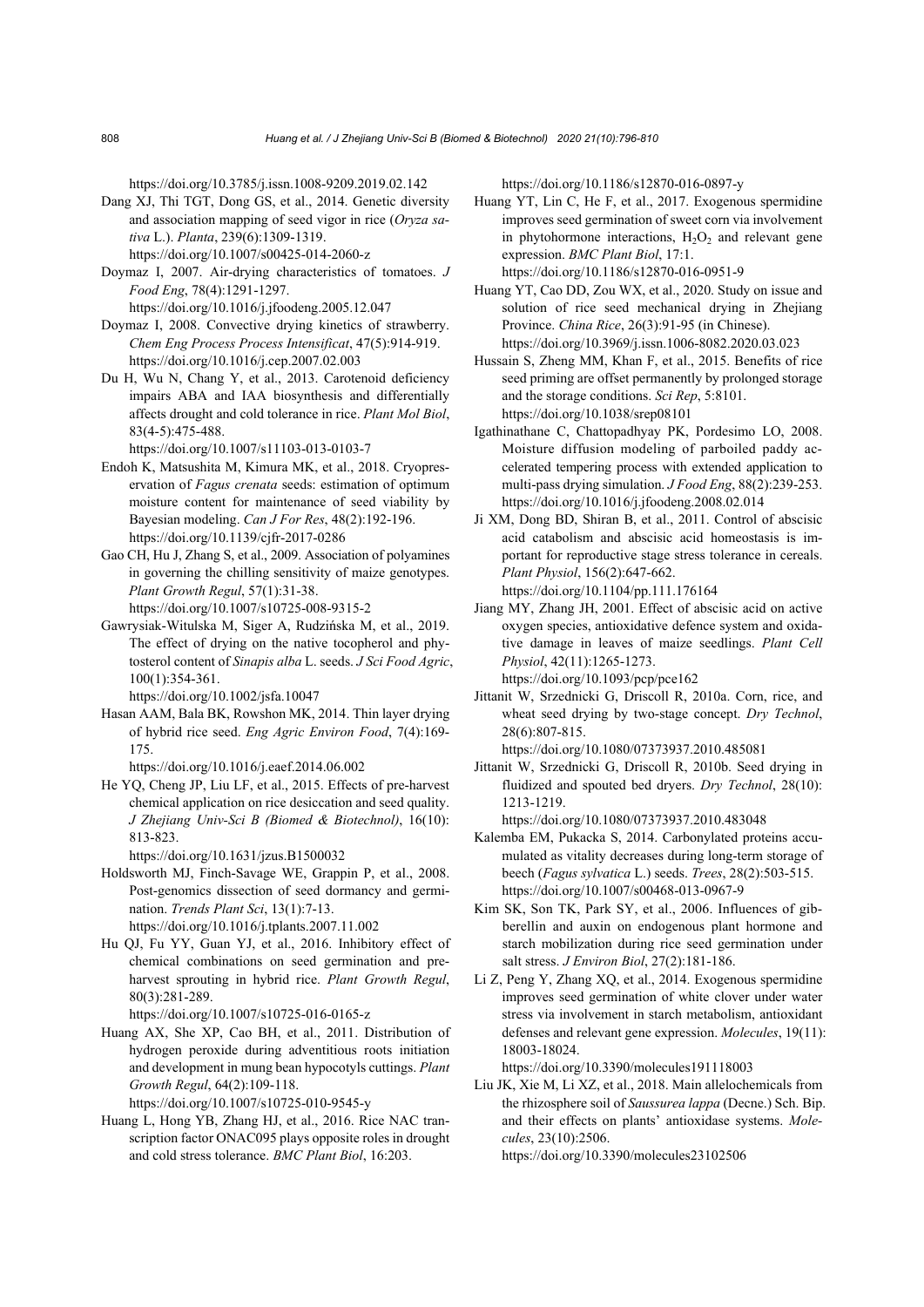- Madamba PS, Yabes RP, 2005. Determination of the optimum intermittent drying conditions for rough rice (*Oryza sativa*, L.). *Food Sci Technol*, 38(2):157-165. https://doi.org/10.1016/j.lwt.2004.04.018
- Musielak G, 2000. Influence of the drying medium parameters on drying induced stresses. *Dry Technol*, 18(3):561-581. https://doi.org/10.1080/07373930008917726
- Nguyen DN, Lee KJ, Kim DL, et al., 2014. Modeling and validation of high-temperature induced spikelet sterility in rice. *Field Crop Res*, 156:293-302. https://doi.org/10.1016/j.fcr.2013.11.009
- Pieruzzi FP, Dias LLC, Balbuena TS, et al., 2011. Polyamines, IAA and ABA during germination in two recalcitrant seeds: *Araucaria angustifolia* (Gymnosperm) and *Ocotea odorifera* (Angiosperm). *Ann Bot*, 108(2):337-345. https://doi.org/10.1093/aob/mcr133
- Qiu J, Wang RM, Yan JZ, et al., 2005. Seed film coating with uniconazole improves rape seedling growth in relation to physiological changes under waterlogging stress. *Plant Growth Regul*, 47(1):75-81.
	- https://doi.org/10.1007/s10725-005-2451-z
- Rajjou L, Duval M, Gallardo K, et al., 2012. Seed germination and vigor. *Ann Rev Plant Biol*, 63:507-533.
- https://doi.org/10.1146/annurev-arplant-042811-105550 Ratajczak E, Małecka A, Bagniewska-Zadworna A, et al., 2015. The production, localization and spreading of reactive oxygen species contributes to the low vitality of long-term stored common beech (*Fagus sylvatica* L.) seeds. *J Plant Physiol*, 174:147-156.

https://doi.org/10.1016/j.jplph.2014.08.021

- Soliman WS, Fujimori M, Tase K, et al., 2011. Oxidative stress and physiological damage under prolonged heat stress in C3 grass *Lolium perenne*. *Grassl Sci*, 57(2):101-106. https://doi.org/10.1111/j.1744-697X.2011.00214.x
- Souza GFMV, Miranda RF, Barrozo MAS, 2015. Soybean (*Glycine max* L. Merrill) seed drying in fixed bed: process heterogeneity and seed quality. *Dry Technol*, 33(14):1779- 1787.

https://doi.org/10.1080/07373937.2015.1039542

- Su LQ, Li JG, Xue H, et al., 2017. Super absorbent polymer seed coatings promote seed germination and seedling growth of *Caragana korshinskii* in drought. *J Zhejiang Univ-Sci B (Biomed & Biotechnol)*, 18(8):696-706. https://doi.org/10.1631/jzus.B1600350
- Tangney R, Merritt DJ, Fontaine JB, et al., 2019. Seed moisture content as a primary trait regulating the lethal temperature thresholds of seeds. *J Ecol*, 107(3):1093-1105. https://doi.org/10.1111/1365-2745.13095
- Thakur AK, Gupta AK, 2006. Two stage drying of high moisture paddy with intervening rest period. *Energ Convers Manage*, 47(18-19):3069-3083. https://doi.org/10.1016/j.enconman.2006.03.008
- Uddin Z, Suppakul P, Boonsupthip W, 2016. Effect of air temperature and velocity on moisture diffusivity in rela-

tion to physical and sensory quality of dried pumpkin

seeds. *Dry Technol*, 34(12):1423-1433. https://doi.org/10.1080/07373937.2015.1119840

Ueno K, 2003. Effects of temperature during drying of immature wheat seed on germination. *Seed Sci Technol*, 31(3):587-595.

https://doi.org/10.15258/sst.2003.31.3.08

- Vishwakarma K, Upadhyay N, Kumar N, et al., 2017. Abscisic acid signaling and abiotic stress tolerance in plants: a review on current knowledge and future prospects. *Front Plant Sci*, 20(8):161. https://doi.org/10.3389/fpls.2017.00161
- Wang F, Cheng FM, Liu Y, et al., 2006. Dynamic changes of plant hormones in developing grains at rice filling stage under different temperatures. *Acta Agron Sin*, 32(1):25- 29 (in Chinese).

https://doi.org/10.3321/j.issn:0496-3490.2006.01.005

- Wang F, Qi JZ, Zheng XG, et al., 2017. Effects of artificial aging on seed vigor, starch decomposition and endogenous hormones of barley in the early germination. *Xinjiang Agric Sci*, 54(1):33-42 (in Chinese). https://doi.org/10.6048/j.issn.1001-4330.2017.01.005
- Yamauchi Y, Ogawa M, Kuwahara A, et al., 2004. Activation of gibberellin biosynthesis and response pathways by low temperature during imbibition of *Arabidopsis thaliana* seeds. *Plant Cell*, 16(2):367-378. https://doi.org/10.1105/tpc.018143
- Ye YY, Liu YM, Ji FL, et al., 2003. The present situation and development of crop seed dryers. *J Chin Agric Mech*, 41(5):22-24 (in Chinese). https://doi.org/10.3969/j.issn.1006-7205.2003.05.008
- Zhang JP, Wang HY, Liao SX, et al., 2019. Appropriate ultra-low seed moisture content stabilizes the seed longevity of *Calocedrus macrolepis*, associated with changes in endogenous hormones, antioxidant enzymes, soluble sugars and unsaturated fatty acids. *New For*, 50(3):455- 468.

https://doi.org/10.1007/s11056-018-9670-4

Zhao YJ, Wang T, 2001. Analysis of the relationship between α-amylase and germinating rate of rice seeds during the process of seed germination. *Chin Bull Bot*, 18(2):226- 230 (in Chinese).

https://doi.org/10.3969/j.issn.1674-3466.2001.02.016

Zhou XX, Liu L, Fu PC, et al., 2018. Effects of infrared radiation drying and heat pump drying combined with tempering on the quality of long-grain paddy rice. *Int J Food Sci Tech*, 53(11):2448-2456. https://doi.org/10.1111/ijfs.13834

#### **List of electronic supplementary materials**

Table S1 Effects of drying temperature on seed germination energy (GE), germination percentage (GP), germination index (GI) and vigor index (VI) of rice stored for 10 months